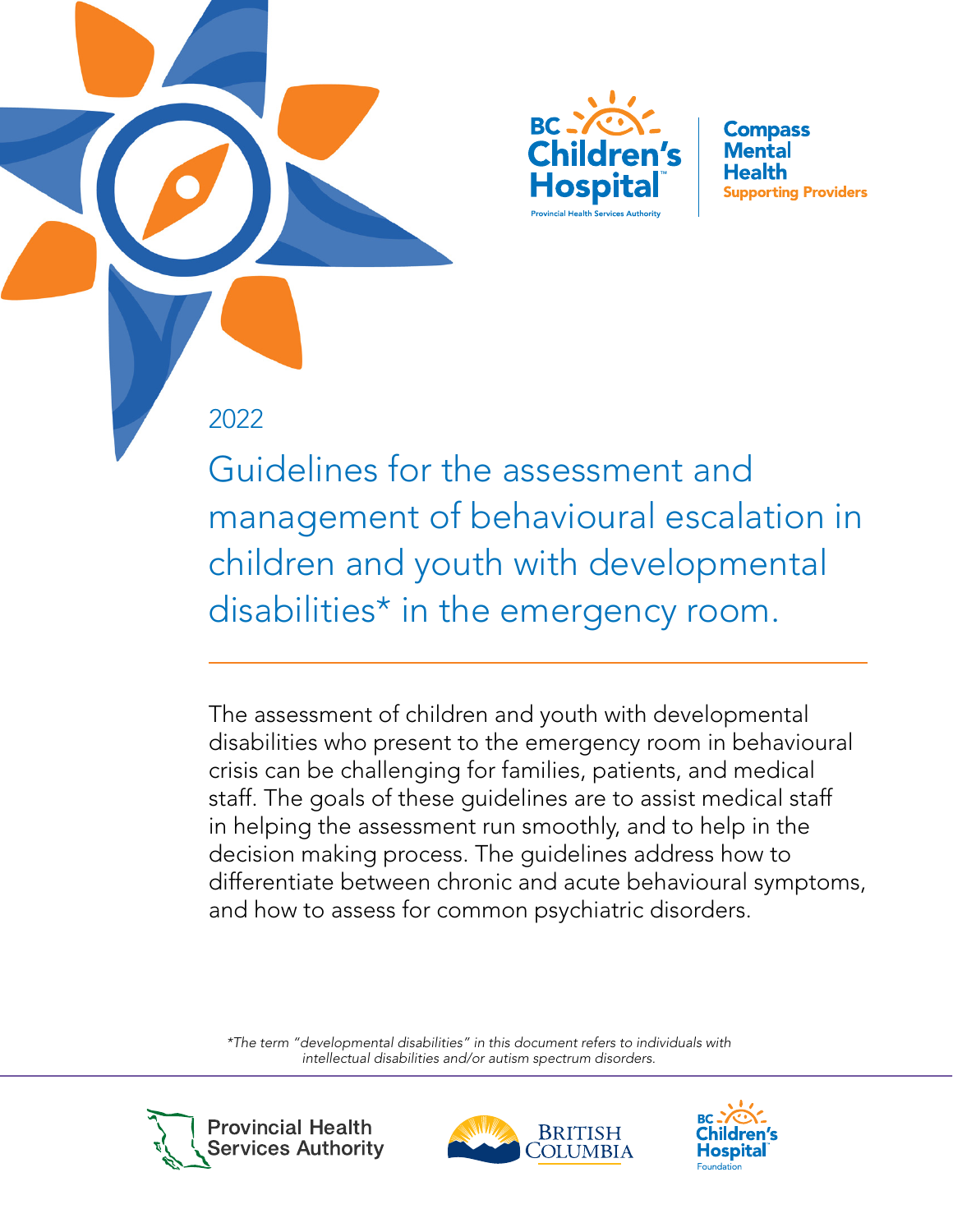## **CONTENTS**

| Decision flow sheet                                                                     | PAGE <sub>3</sub> |
|-----------------------------------------------------------------------------------------|-------------------|
| Conducting the Emergency Assessment                                                     | PAGE 4            |
| Establishing Baseline Level of Functioning                                              | PAGE 5            |
| Reviewing potential causes for behavioural exacerbation                                 | PAGE 6            |
| Differentiating chronic behaviour/psychiatric symptoms<br>versus acute symptoms         | PAGE 7            |
| Presentation of psychiatric disorders in individuals with<br>developmental disabilities | PAGE 8            |
| Management of aggression or self-injurious behaviours in the ER                         | PAGE 10           |
| <b>Determining Disposition</b>                                                          | PAGE 11           |
| Resources                                                                               |                   |
| Service Navigation Algorithm                                                            | PAGE 13           |
| Service Pathway Diagram                                                                 | PAGE 14           |
| <b>Outpatient Resources</b>                                                             | PAGE 15           |
| <b>Resources for Parents</b>                                                            | PAGE 22           |



**Compass<br>Mental Health Supporting Providers** 





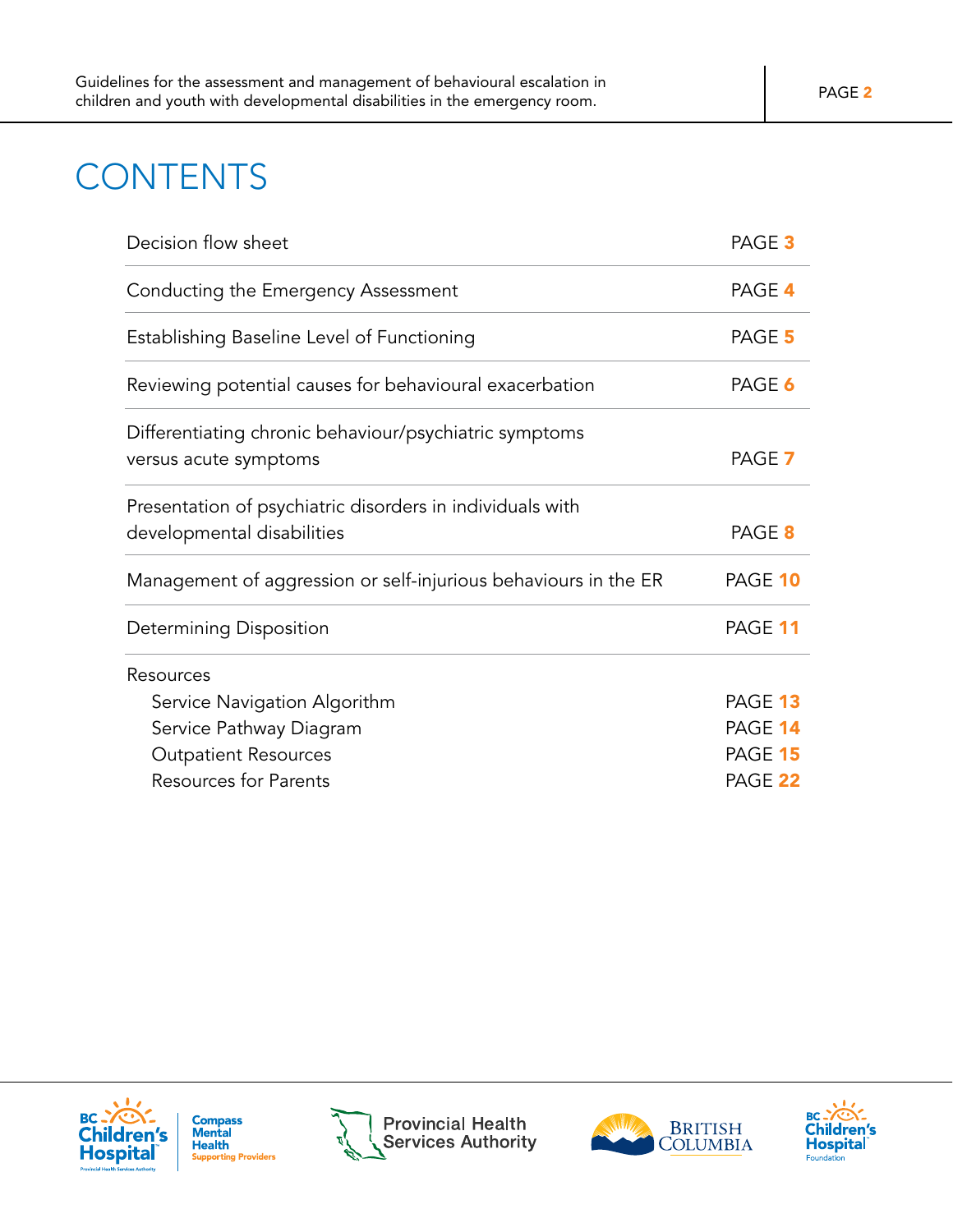## <span id="page-2-0"></span>DECISION FLOW SHEET

Assessment and Management of Behavioural Escalation in Children and Youth with Developmental Disabilities in the Emergency Room





**Compass**<br>Mental **Health under**<br>rting Providers **Provincial Health Services Authority** 



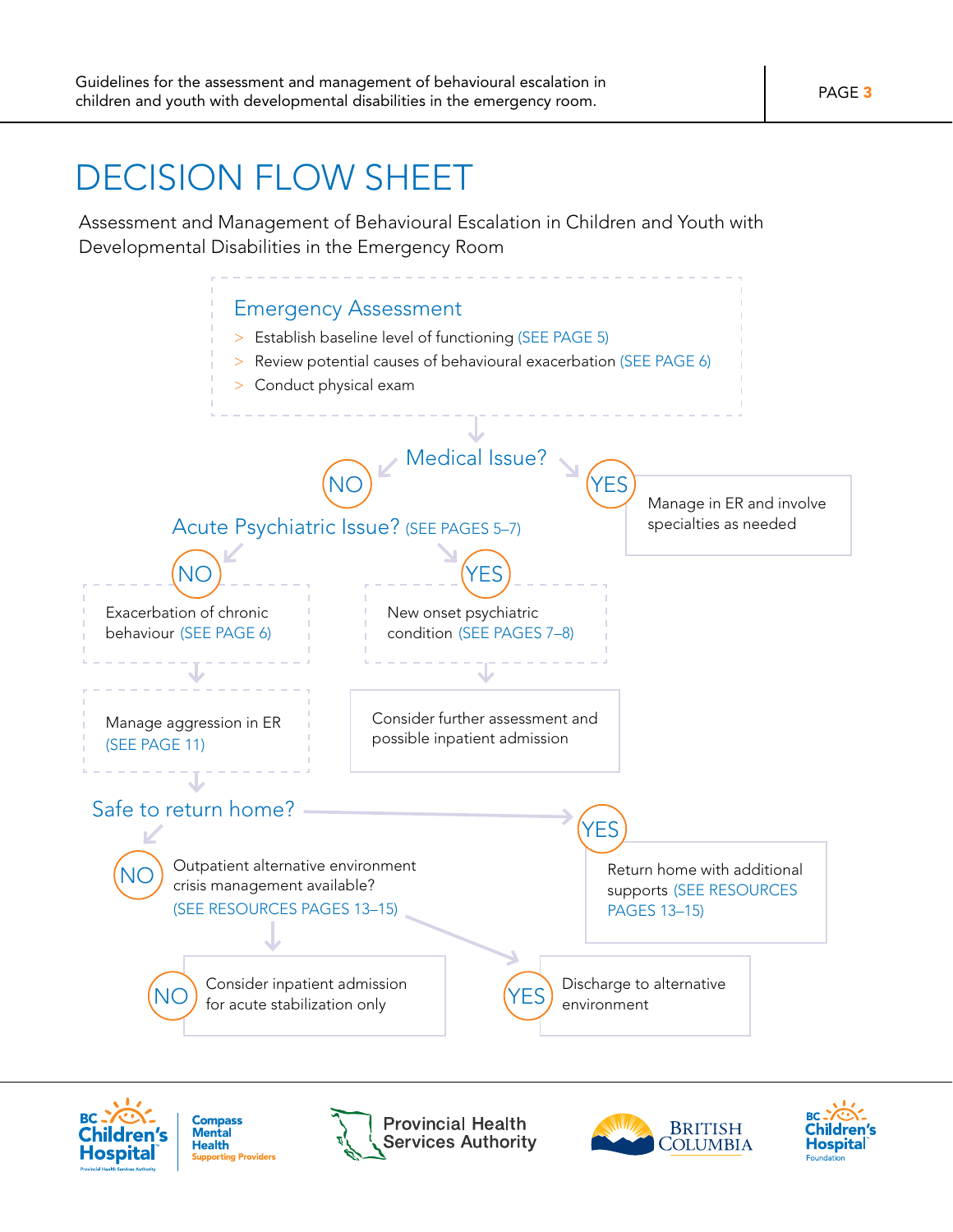# <span id="page-3-0"></span>CONDUCTING THE EMERGENCY ASSESSMENT

The ER can be a stressful environment for any patient, but especially those with developmental disabilities. The following suggestions are helpful ways to moderate the impact on the patient.

### Conducting the Interview:

- Minimize the wait time if at all possible.
- Try to find a quiet, private place for the patient and caregiver to wait until the assessment begins.
- Meet with the caregiver to inquire about:
	- > The patient's primary methods of communication
	- > Sensory sensitivities
	- > Suggestions from previous emergency visits which would help the patient feel more at ease
	- > Any existing crisis plans
	- > Existing protocols for procedures, bloodwork, etc.

#### • For the assessment:

- > Find a quiet and private exam room.
- > Keep sensory stimulation in the form of bright lights, rough materials, interruptions and unfamiliar people to a minimum.
- > Be sensitive to your means of communication. Individuals that do not speak usually still hear what is being said. Be aware of speaking slowly, using simple words and monitoring your non-verbal cues in addition to the patient's responses.
- > Ask permission to proceed before entering patient's personal space
- > Explain procedures to the patient through simple drawings and words.



**Compass** Mental **Health** tina Providers





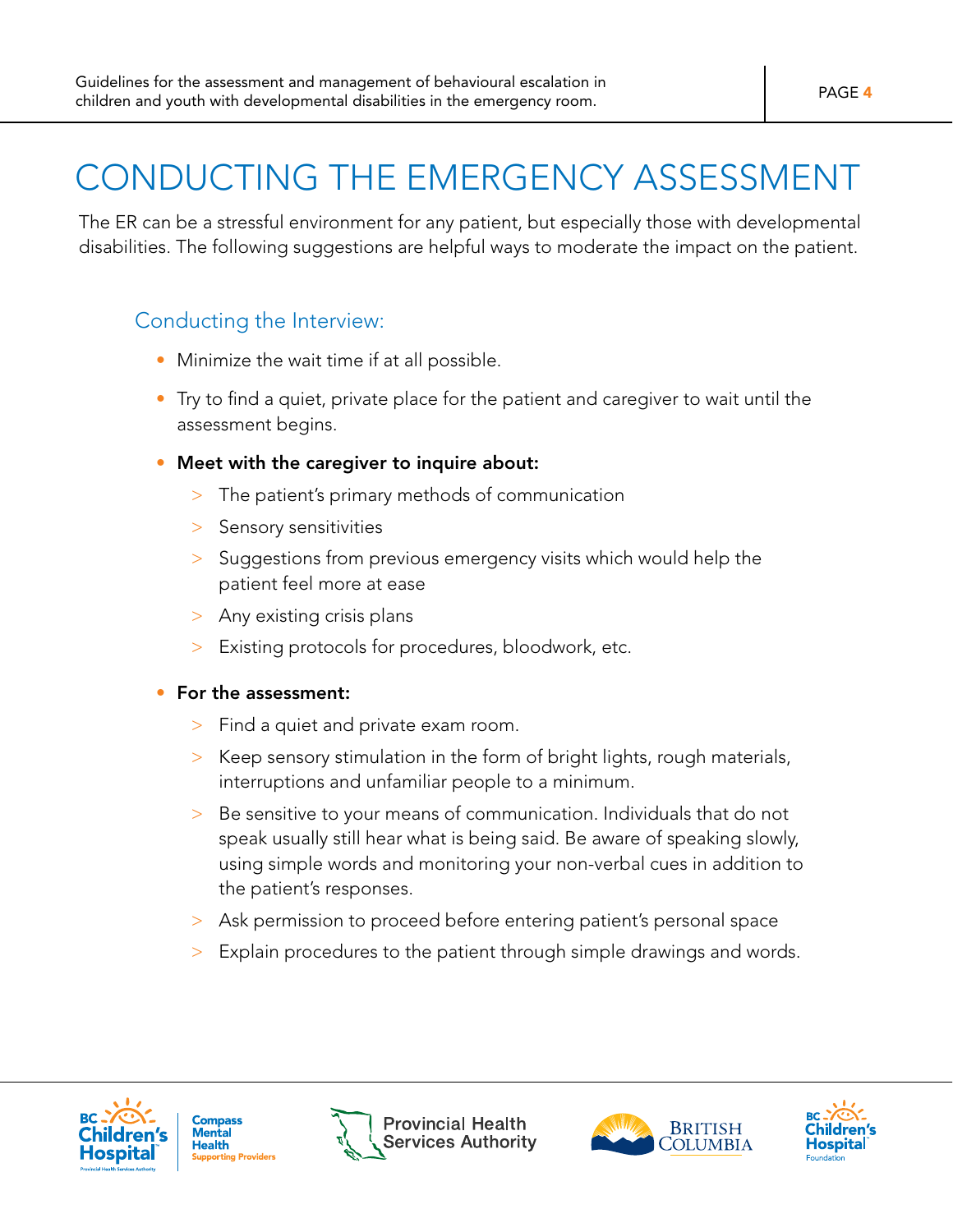# <span id="page-4-0"></span>ESTABLISHING BASELINE LEVEL OF FUNCTIONING

### Areas of Inquiry around Baseline Level of Functioning:

- Communication: usual level of expressive and receptive language.
- Cognitive Capacity: psycho-educational testing, school history, individual educational plan.
- Adaptive Functioning: degree of support needed in areas such as personal hygiene, dressing, toileting, eating and medication taking. Capacity of patient to transport self independently and be in the home without caregiver.
- **Activities:** extracurricular activities including sports, arts, areas of interest and degree of support needed for this. How does the patient spend their day: at home, in school, or in a day program?
- Peer Relationships and Social Functioning: Presence of friendships, degree of social interest, ability to engage in social reciprocity, attachment to support workers.
- Residential Arrangement: living at home with family or in a group home.







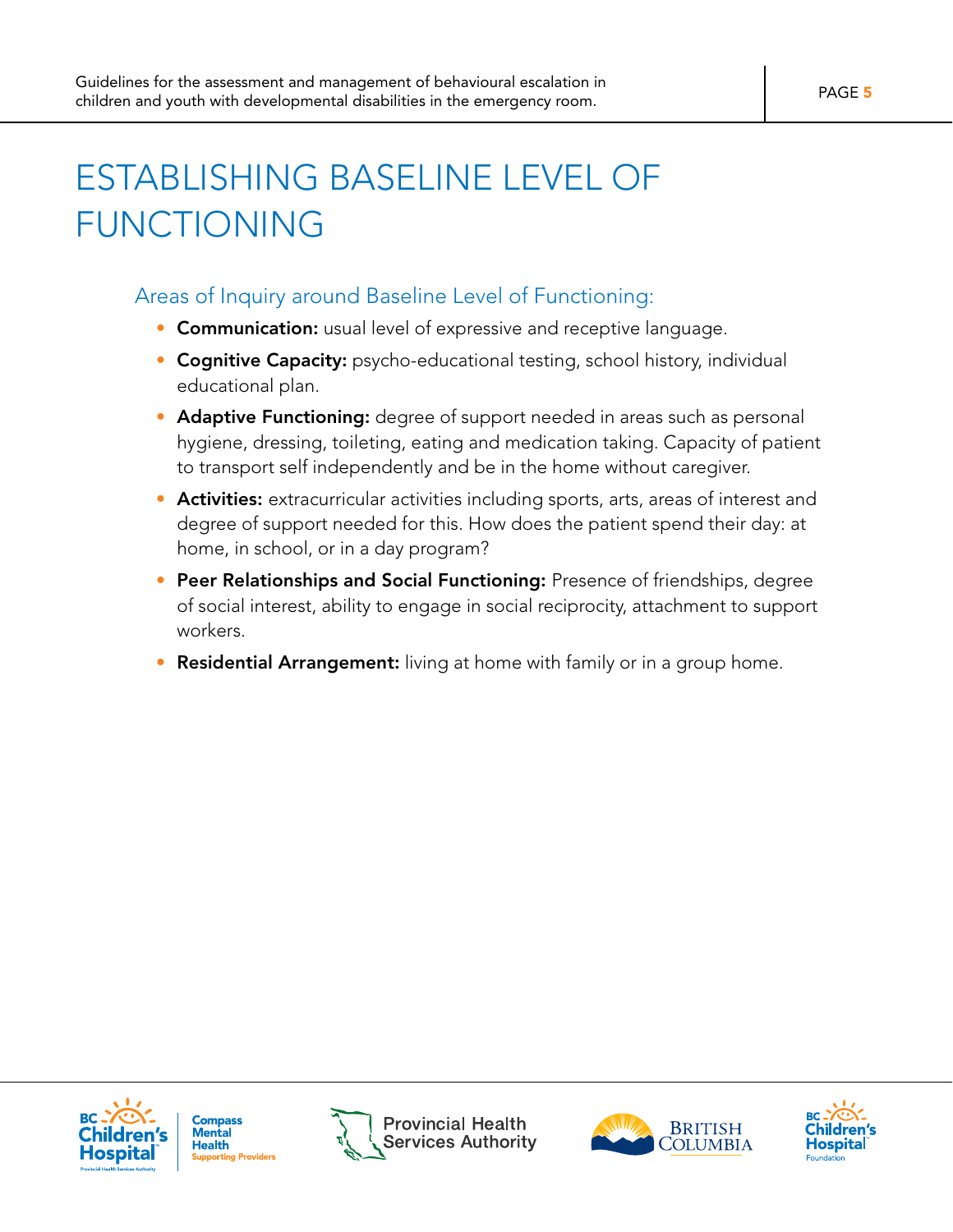# <span id="page-5-0"></span>REVIEWING POTENTIAL CAUSES OF BEHAVIOURAL EXACERBATION

A systematic approach to the assessment is especially important for individuals with developmental disability. The presenting complaint is likely to have multiple contributing factors and the patient's ability to interpret their own internal cues, both physical and emotional, and explain their symptoms, may be quite limited.

#### Areas of Inquiry around Contributing Factors:

- > Physical Illness: Examples include constipation, urinary tract infections, musculoskeletal complaints, ear infections, dental concerns. It is important to ask when the most recent hearing and vision tests have been done as decreased capacity in these areas may result in behavioural changes.
- > Drug Interactions or Medication Side Effects: For example, benzodiazepines and some anticonvulsants may cause paradoxical reactions in individuals with autism. EPS from antipsychotics, and even allergy medications with their antihistaminic or anticholinergic properties can affect the patient's presentation.
- > External Supports and Individual Expectations: Examples include changes in staff at group homes or individual support workers, changes in work or school routine, and unrealistic expectations around developmental milestones such as higher education goals or romantic relationships.
- > Distressing Events: Examples include siblings going to university or getting married, co-residents or staff leaving group homes, anniversary reactions to losses, changing living situation, abuse, financial or medical stress in the family.







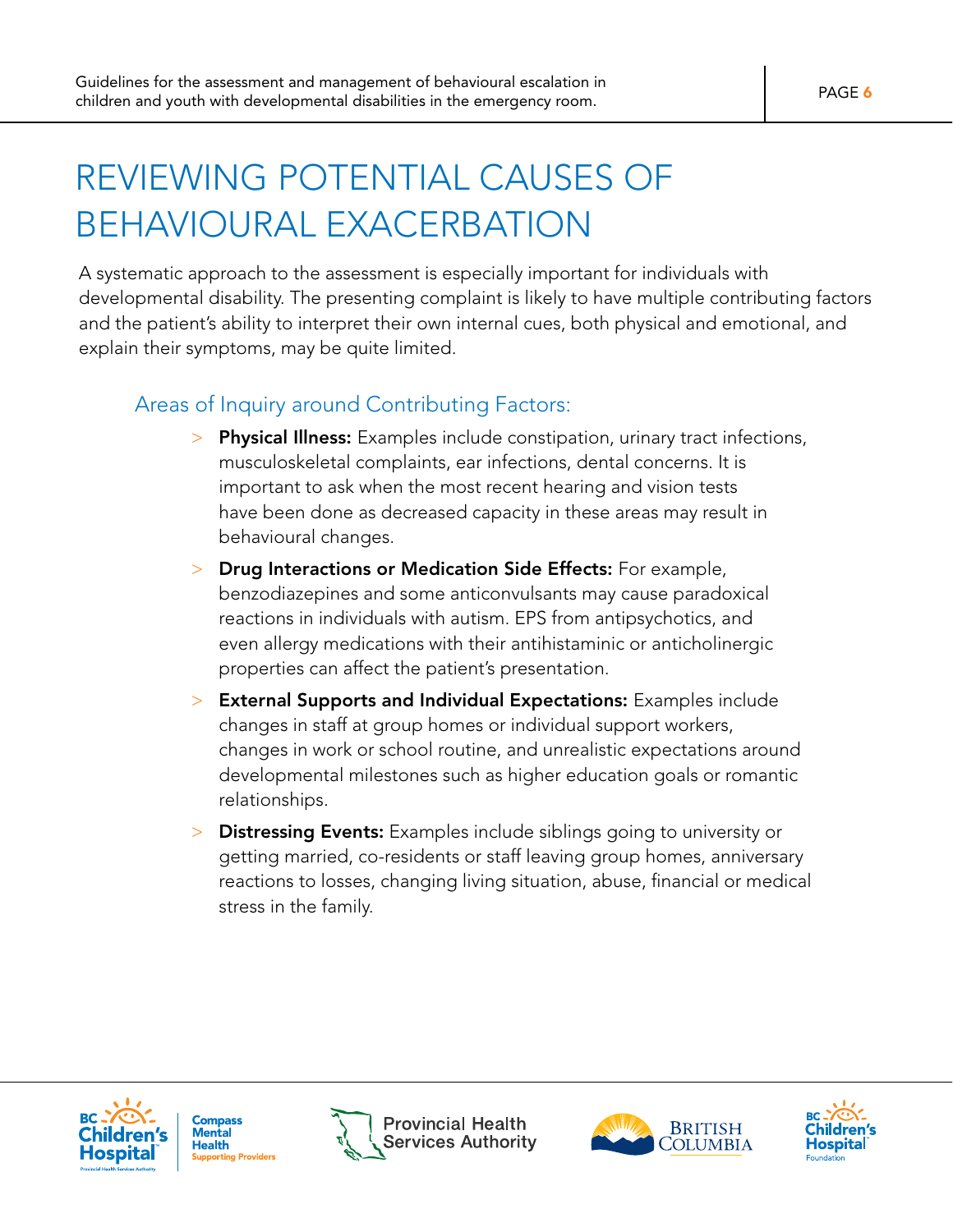# <span id="page-6-0"></span>DIFFERENTIATING CHRONIC BEHAVIOUR/PSYCHIATRIC SYMPTOMS VERSUS ACUTE SYMPTOMS

Chronic symptoms need to be differentiated from new onset symptoms. This is an important point of distinction as inpatient management is directed towards addressing NEW psychiatric disorders. Chronic psychiatric conditions are managed in the outpatient setting.

#### Common Chronic Behavioural/Psychiatric Symptoms:

While an escalation in any of these areas may result in an ER visit, it is important to determine the baseline presence of these symptoms. This, in addition to baseline level of functioning and contributing factors, will help delineate an exacerbation of a chronic psychiatric symptom from the new onset of a psychiatric condition.

- Self-injurious behaviours
- Aggression
- Stereotypes
- Obsessive thoughts and compulsive behaviours
- Tics
- Inattention, hyperactivity and impulsivity
- Anxiety, fears, phobias

The most frequent causes of acute emergency presentations are aggression and self-injurious behaviour, neither of which is necessarily an indicator of psychiatric illness. Proceed to Management of Aggression and Self-Injurious behaviours for strategies around addressing an escalation in chronic behaviours (SEE PAGE 10).







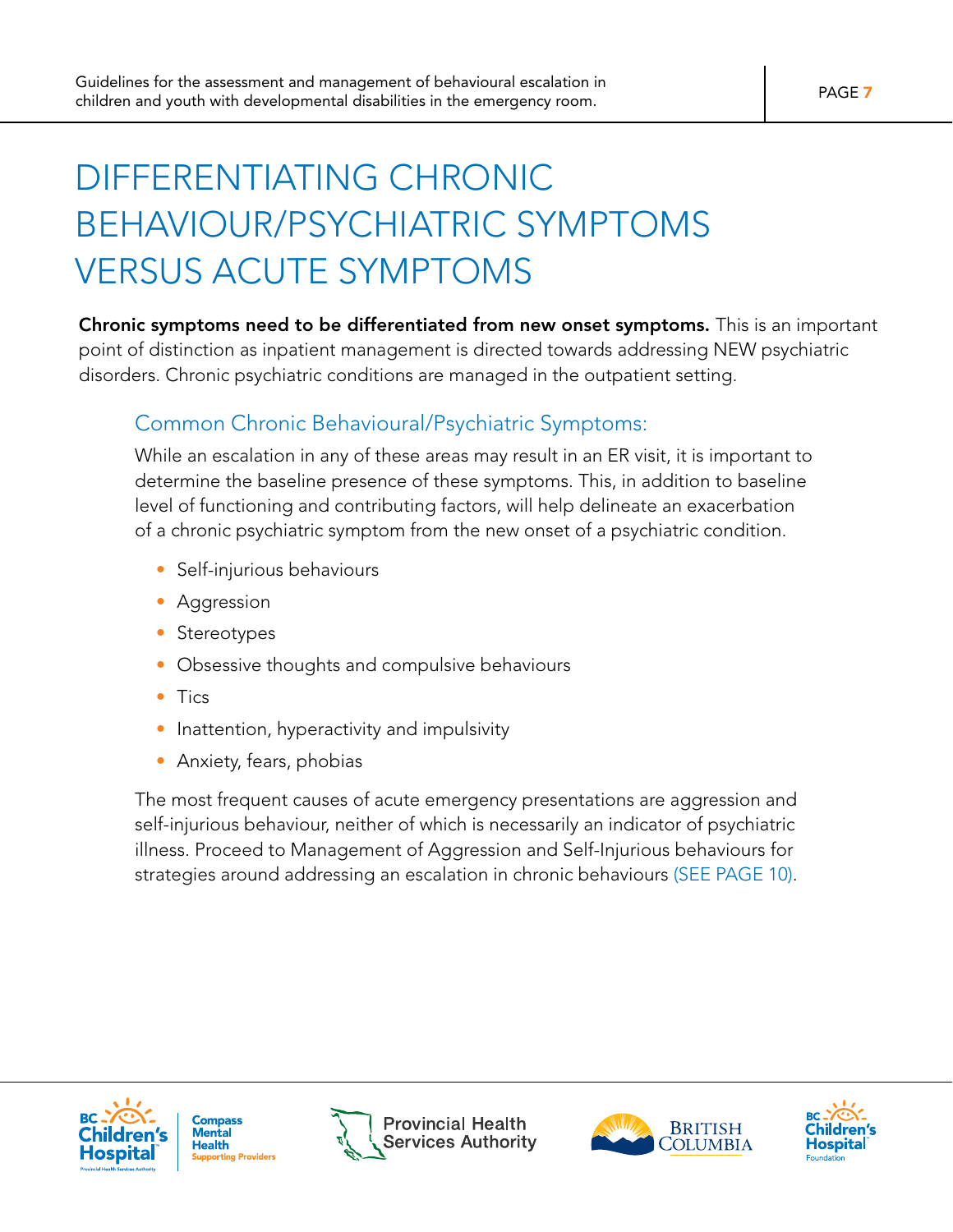# <span id="page-7-0"></span>PRESENTATION OF PSYCHIATRIC DISORDERS IN INDIVIDUALS WITH DEVELOPMENTAL DISABILITIES

#### Common new onset psychiatric disturbances include mood disorders, anxiety, and psychosis.

#### To determine if the psychiatric disturbance is of new onset:\*

- 1. Determine usual behaviour including baseline level of chronic psychiatric conditions and baseline level of functioning.
- 2. Determine whether:
	- a. A significant change in behaviour has occurred lasting one week AND there has been a deterioration in level of functioning in at least 2 of the following areas: self-care, interest and involvement in school or work, play or leisure, social relationships, initiative and need for change in supervision or placement.

Or

a. Evidence of new onset psychotic or mood symptoms.

*\*Adapted from: Bolton, Patrick &Rutter, Michael. (1994). Schedule for the assessment of psychiatric problems associated with autism (and other developmental disorders) (SAPPA): Informant version. Cambridge, U.K.*







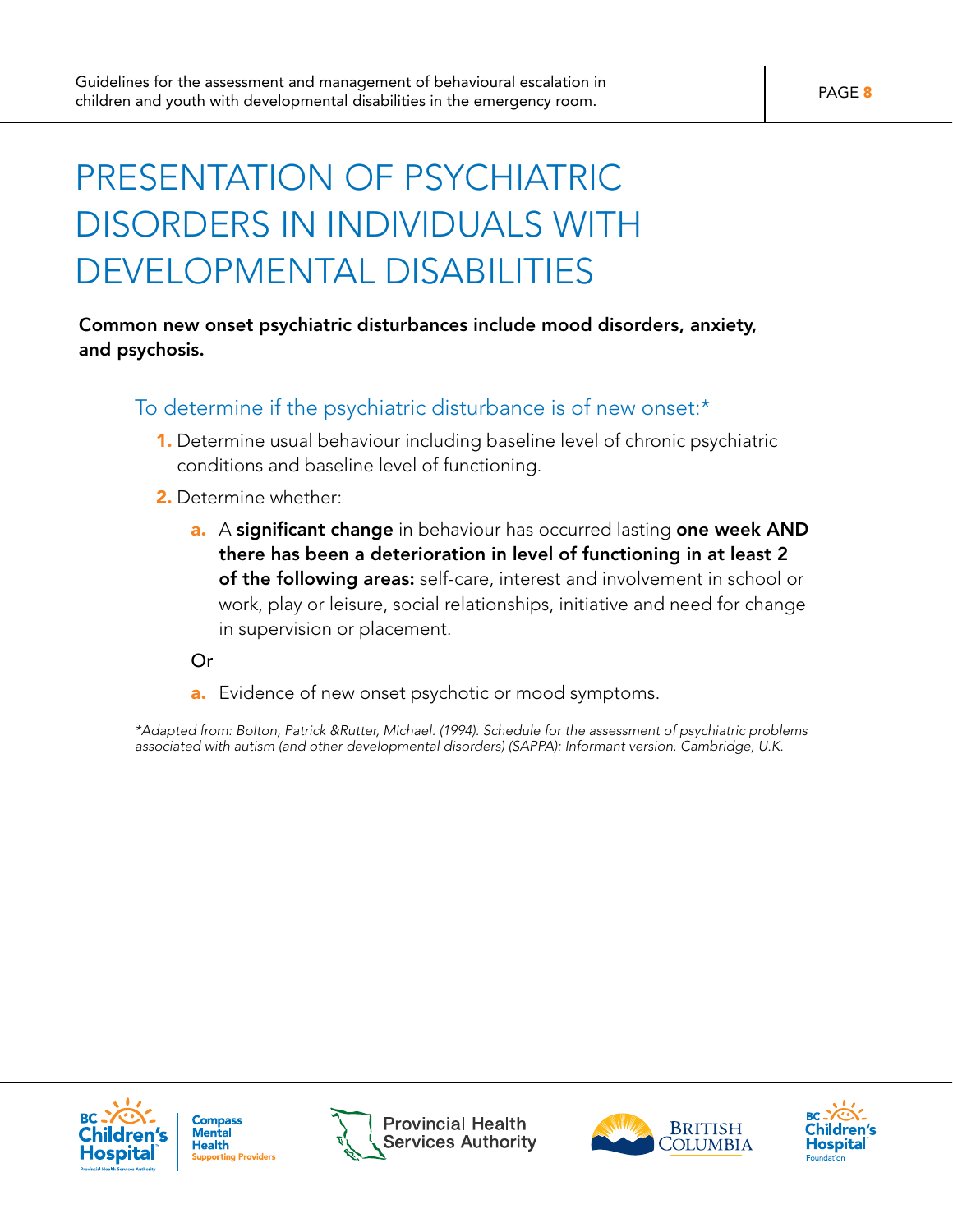#### Psychosis:

Diagnosing psychosis in individuals with developmental disabilities is difficult. Sometimes, what appear to be psychotic symptoms are actually a reaction of a person with limited cognitive capacity to stress. Thoughts can become more confused and ideas may appear delusional as the individual struggles to cope with feeling overwhelmed. Imaginary friends and talking to oneself may be developmentally appropriate, particularly if this is longstanding and does not cause distress.

Psychotic Symptoms in Patients with Developmental Disabilities can include hallucinations (visual, auditory), delusions, disorganized speech or behaviour (more than baseline), and negative symptoms including a decrease in speaking, pursuit of interests, and facial expressions.

#### Mood Disturbance:

Individuals with developmental disabilities are sometimes unable to describe cognitive symptoms of mood disturbances (e.g. I feel depressed), but their mood changes may be expressed in other ways.

Depression Symptoms in Patients with Developmental Disabilities can include sad affect, irritability, crying episodes, changes in sleep, loss of interest in preferred activities, changes in energy or concentration, decreased appetite or weight loss, psychomotor agitation or retardation and social withdrawal.

Manic Symptoms in Patients with Developmental Disabilities can include sleeplessness, talkativeness, excessive involvement in pleasurable activities (e.g. hyper-sexuality), distractibility, disinhibition and increased risk-taking behaviours.

#### Anxiety Disorders:

Similar to Mood Disorders, individuals with developmental disabilities are sometimes unable to describe cognitive symptoms of anxiety. Anxiety can present as insomnia, fearful affect, irritability, hyper-arousal, increased startle response, new onset compulsive rituals, panic attacks, and aggression.









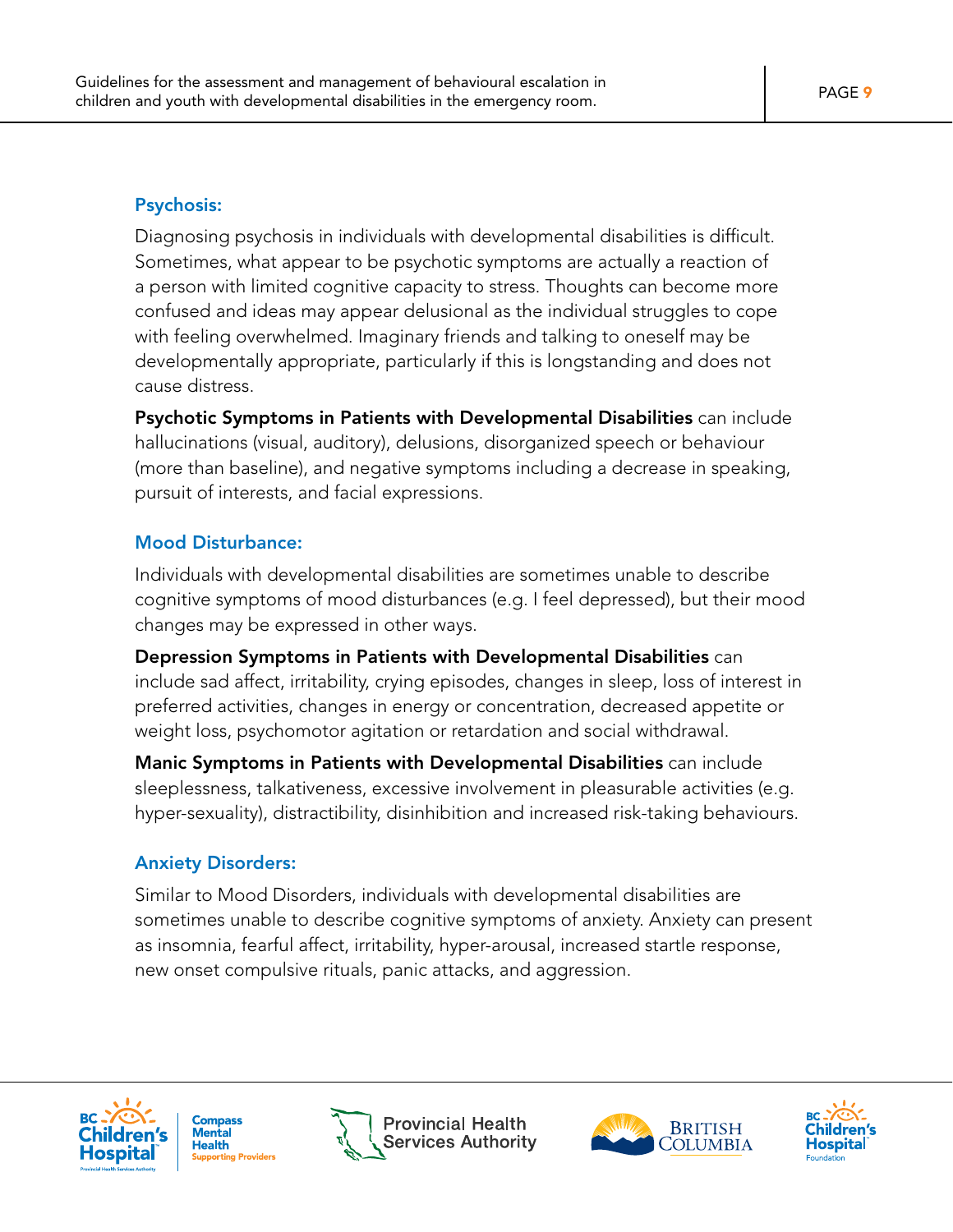## <span id="page-9-0"></span>MANAGEMENT OF AGGRESSION OR SELF-INJURIOUS BEHAVIOURS IN THE ER

- 1. Ensure safety of patient, caregivers and hospital staff as per usual ER procedures. This may have to include chemical or physical restraint, although a sensitive approach to the individual's experience in the ER may avert this.
- 2. Review list of Contributing Factors to rule out situational causes for **behavioural escalation.** Rule out medical and dental causes.
- **3. Medications:** Be cautious about changing routine medications in the emergency setting unless there is an immediate need for a change (e.g. intolerable side effect, new onset disorder, etc.). However, advice about medication options for the community physician to consider based on emergency assessment, can be invaluable, and should be included in a consult note.
- 4. See Child Health BC Provincial Least Restraint Guideline: <https://www.childhealthbc.ca/initiatives/mental-health-and-substance-use>







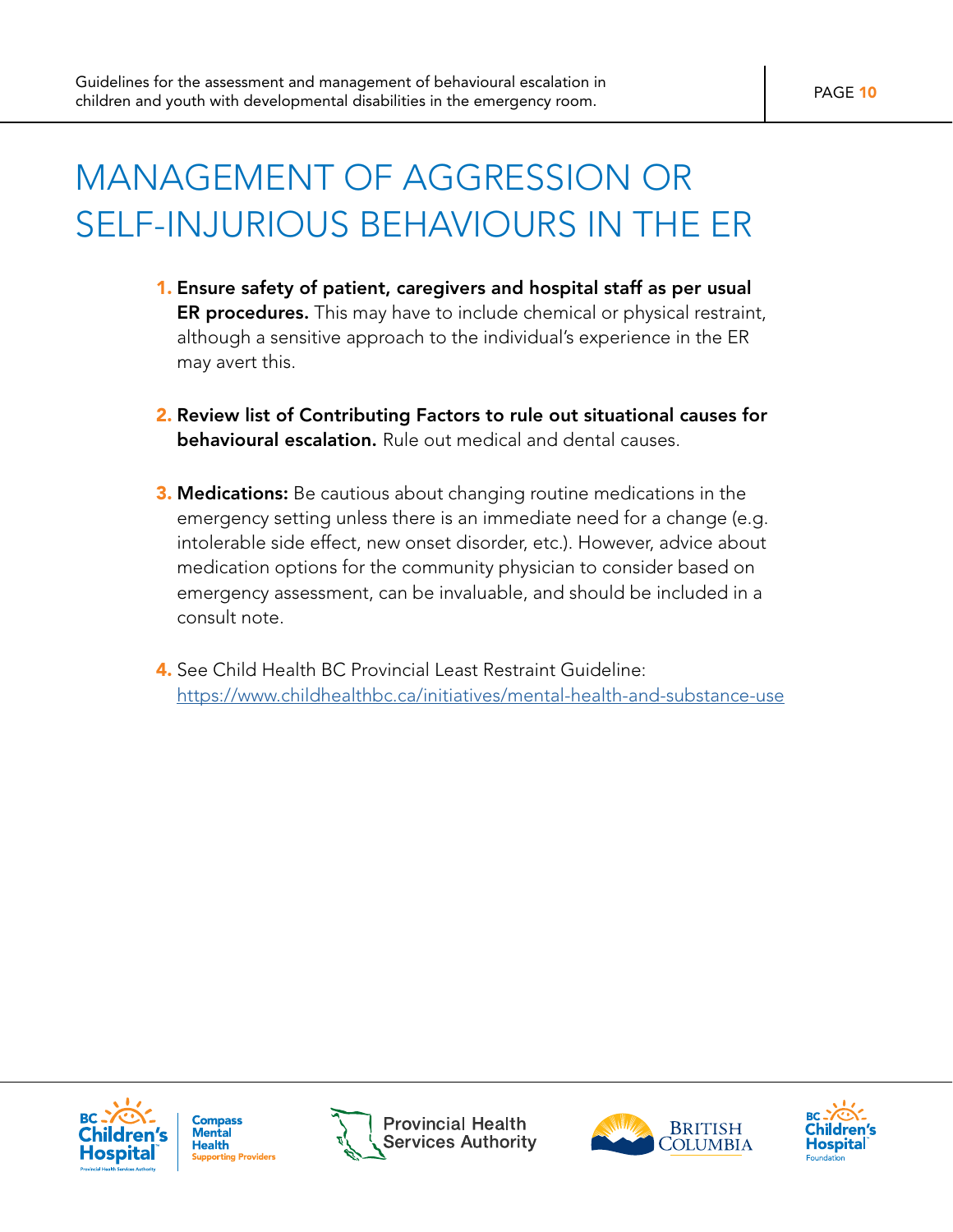## <span id="page-10-0"></span>DETERMINING DISPOSITION

#### Inpatient Admission Required:

Inpatient admission is usually reserved for patients with a new onset psychiatric disturbance AND who are at risk of harm to self, harm to others or deterioration in the community.

An inpatient stay is often a stressful change of routine, caregivers and environment for the patient. It should not be used to manage chronic psychiatric co-morbidities such as aggression, self injurious behaviours and difficult behaviours, unless there has been an acute exacerbation. These are best addressed through crisis management in the ER and follow up outpatient treatment with development of a crisis plan.

#### Outpatient Management:

#### Hospitalization not required but an alternative environment to manage the crisis is needed:

Individuals with developmental disabilities and autism often present with difficult behaviours which result in the need for caregiver respite. Housing arrangements can be lost for other reasons or a caregiver may be unable to support a client temporarily due to medical illness, emotional burnout or other.

#### Return to home environment with Outpatient Supports:

Additional resources for support in the home and community needed, but caregivers willing to return home with patient if additional supports can be arranged (see below for contacts).



**Compass** Mental Health **under**<br>rting Providers



**BRITISH** COLUMBIA

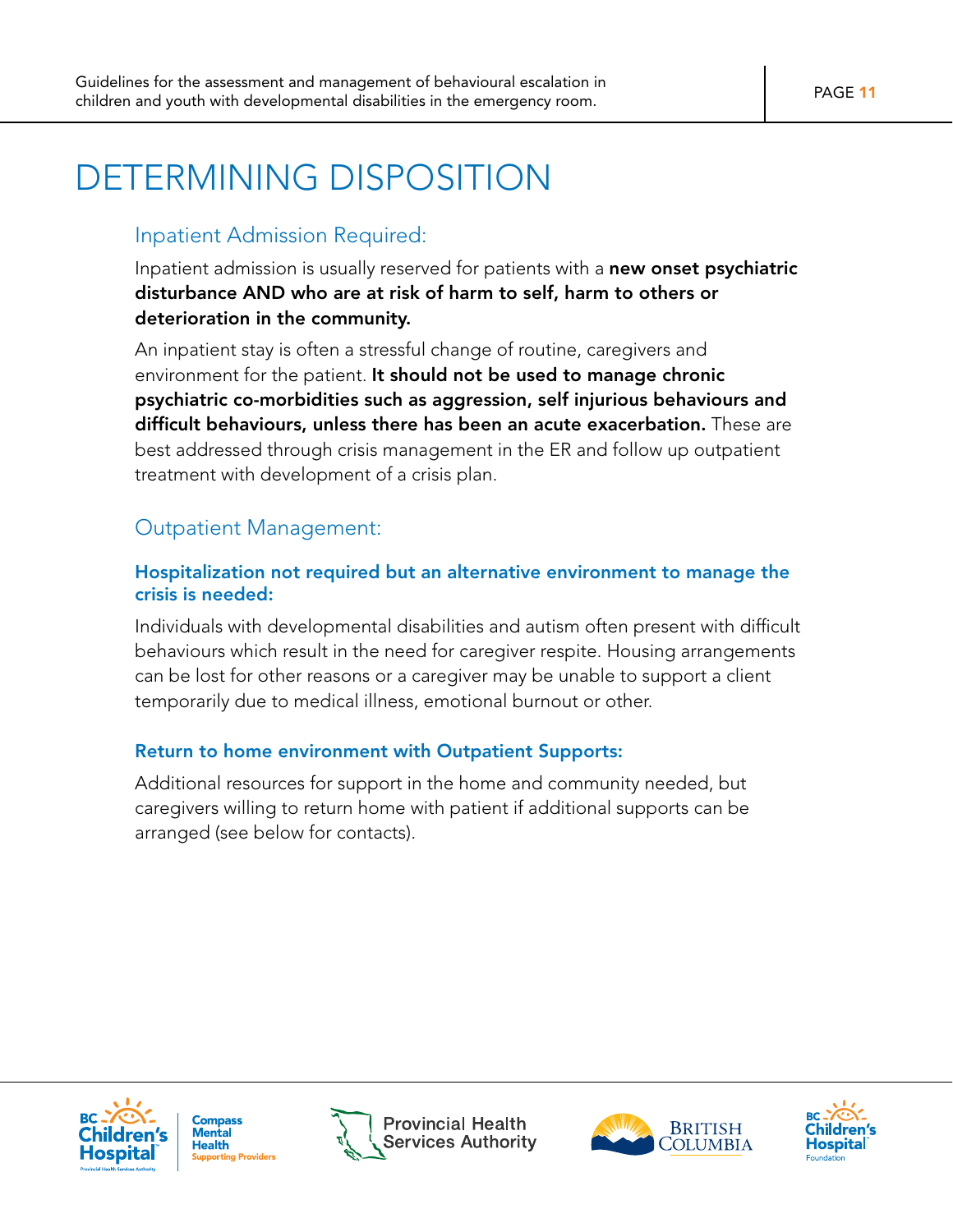## RESOURCES

| Service Navigation Algorithm | PAGE 13 |
|------------------------------|---------|
| Service Pathway Diagram      | PAGE 14 |
| <b>Outpatient Resources</b>  | PAGE 15 |
| <b>Family Resources</b>      | PAGE 22 |



**Compass<br>Mental Health Supporting Providers** 







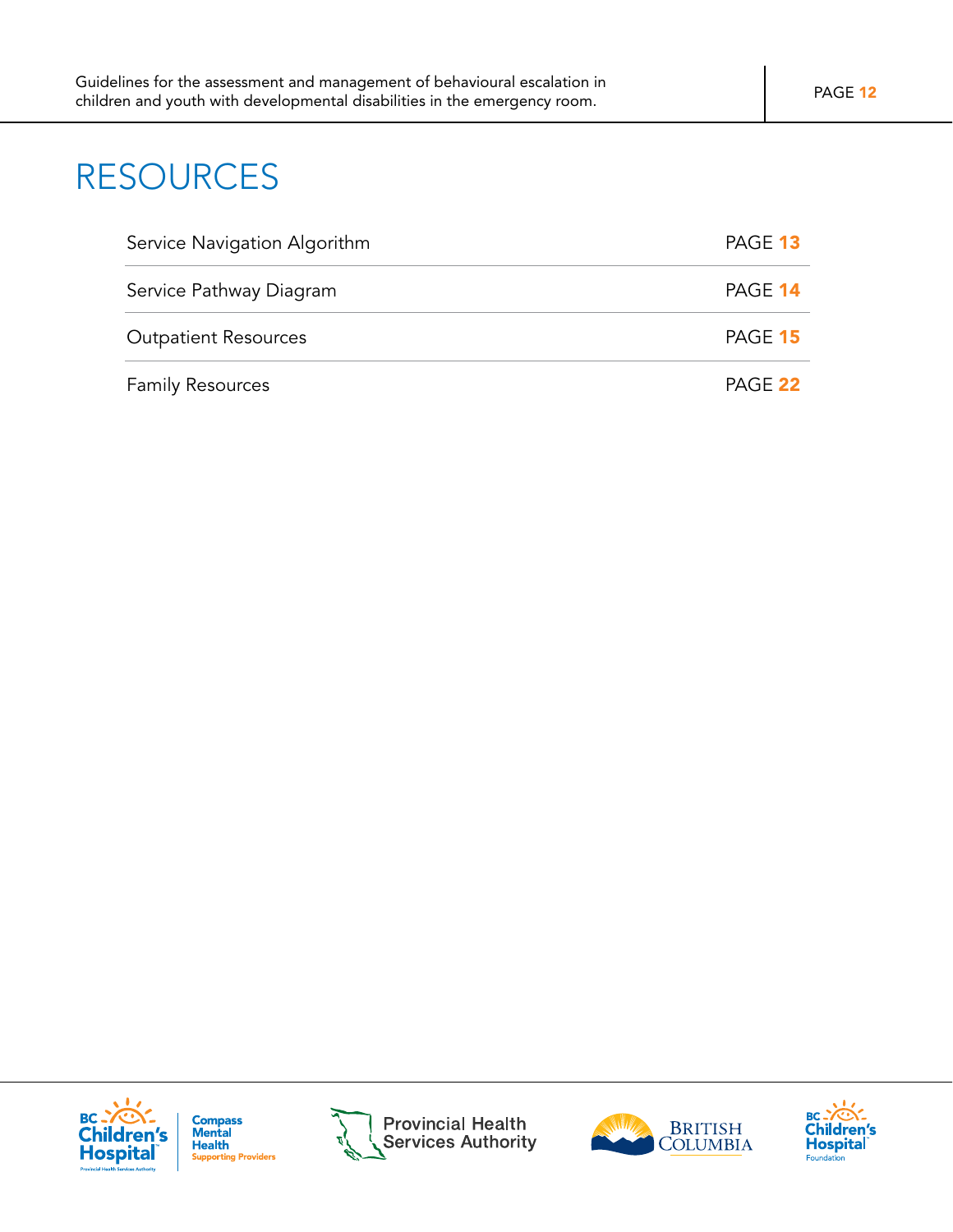## <span id="page-12-0"></span>APPENDIX: SERVICE NAVIGATION ALGORITHM

*Erika Ono, RSW MSW PhD (c), 2022. Manuscript in Preparation*





**Compass<br>Mental Health** ...<br>ting Providers





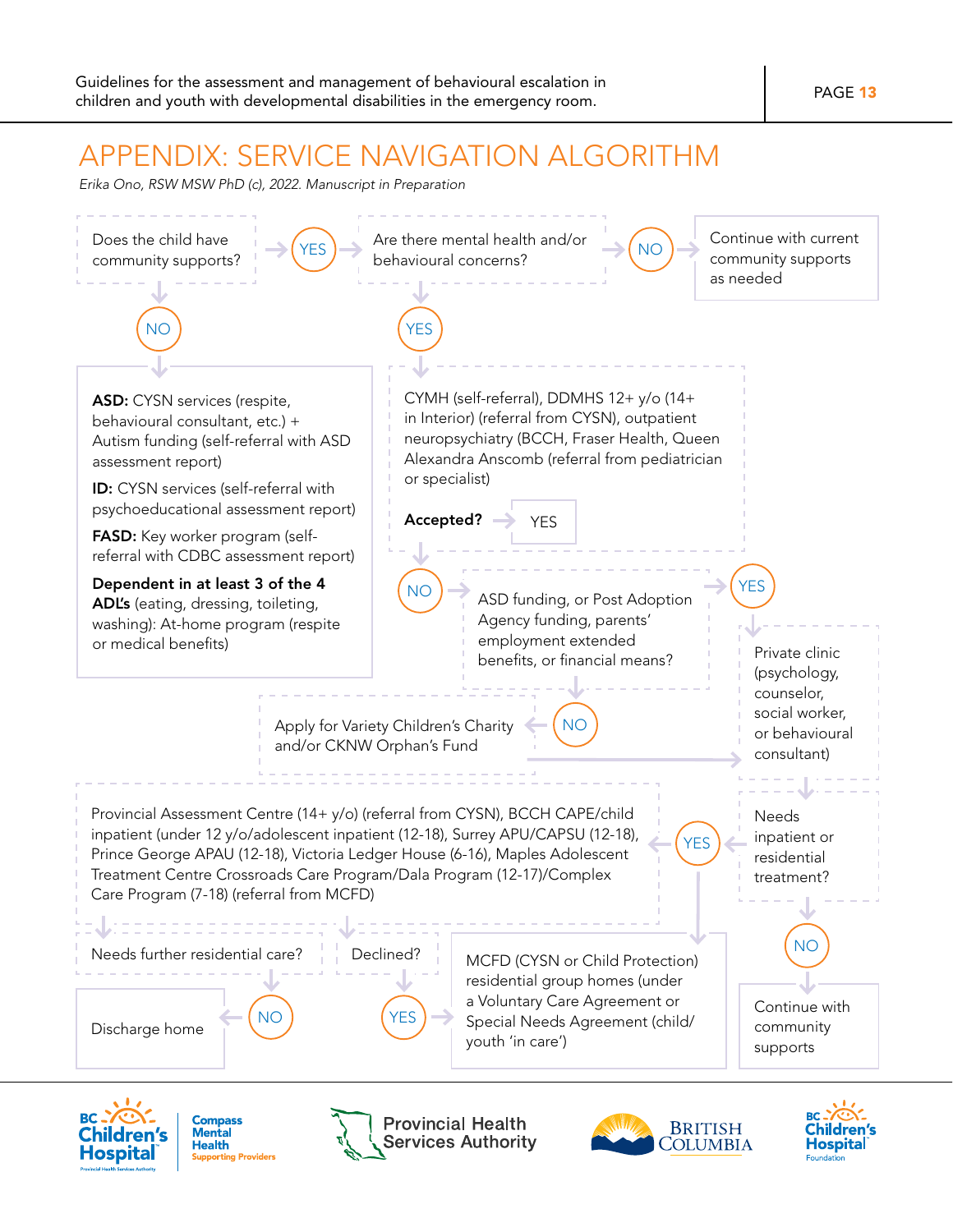## <span id="page-13-0"></span>APPENDIX: SERVICE PATHWAY DIAGRAM

*Adapted from: Ono, E., Friedlander, R., & Salih, T. (2019). Falling through the cracks: How service gaps leave children with neurodevelopmental disorders and mental health difficulties without the care they need. British Columbia Medical Journal, 61(3).*

### Assessments for neurodevelopmental conditions in British Columbia







**Provincial Health Services Authority** 



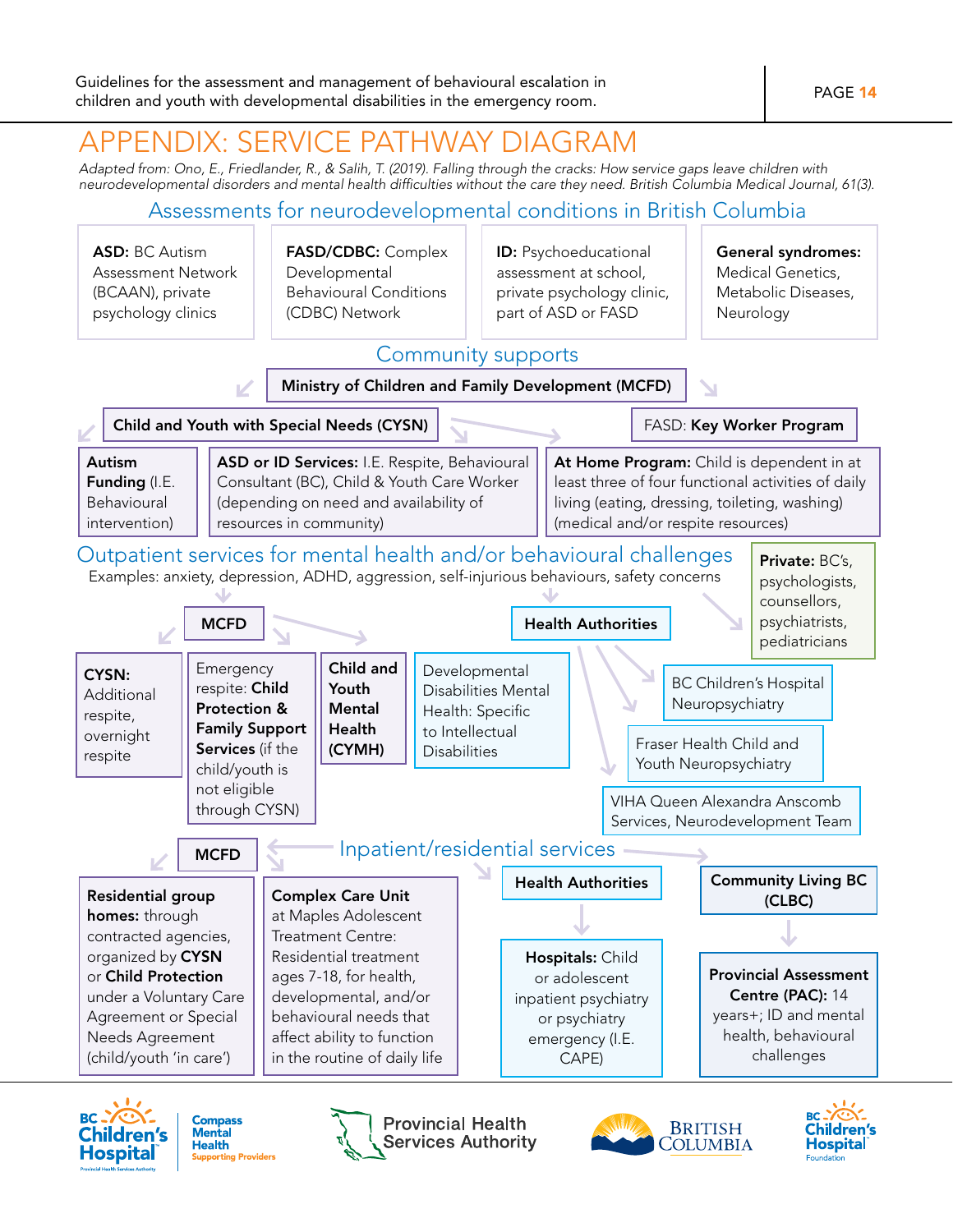## <span id="page-14-0"></span>OUTPATIENT RESOURCES

### Child and Youth with Support Needs (CYSN)

#### Family Support Services

For children/youth with ID and/or ASD, which can include: direct funded respite, contracted respite, respite relief, homemaker/home support, behavioural support, child and youth care workers, and parent support. Availability of services is dependent on what programs are running through contracted agencies, which differ depending on each community.

**Eligibility:** Provide assessment with diagnoses of ASD or ID.

#### Autism Program

Children with ASD receive additional services under the Autism Program, which includes funding for Autism intervention services (\$22,000 per year for under age six and \$6000 per year for ages six to eighteen).

**Eligibility:** Provide assessment with diagnoses of ASD or ID.

#### Respite and Group Homes

When families are not able to care for their children in the community due to increasing safety concerns and challenging behaviours, they may be able to access out-of-home respite through CYSN. This is a shorter-term and part-time option. The only other option is to place their child in a group home, which would also be arranged through CYSN (or MCFD child protection). To do so, they need to sign a Special Needs Agreement (SNA) or Voluntary Care Agreement (VCA), which places the child/youth under the care of MCFD. Parents remain legal guardians under a SNA or VCA.

**Eligibility:** Determined by CYSN. Parent/caregiver to discuss with CYSN worker.

Referral: Self-referral, contact a local CYSN office.

[https://www2.gov.bc.ca/gov/](https://www2.gov.bc.ca/gov/search?id=3101EE72823047269017D08E55AF6441&tab=1&q=special+needs
)

[search?id=3101EE72823047269017D08E55AF6441&tab=1&q=special+needs](https://www2.gov.bc.ca/gov/search?id=3101EE72823047269017D08E55AF6441&tab=1&q=special+needs
)

Website: [https://www2.gov.bc.ca/gov/content/health/managing-your-health/](https://www2.gov.bc.ca/gov/content/health/managing-your-health/child-behaviour-development/support-needs
) [child-behaviour-development/support-needs](https://www2.gov.bc.ca/gov/content/health/managing-your-health/child-behaviour-development/support-needs
)









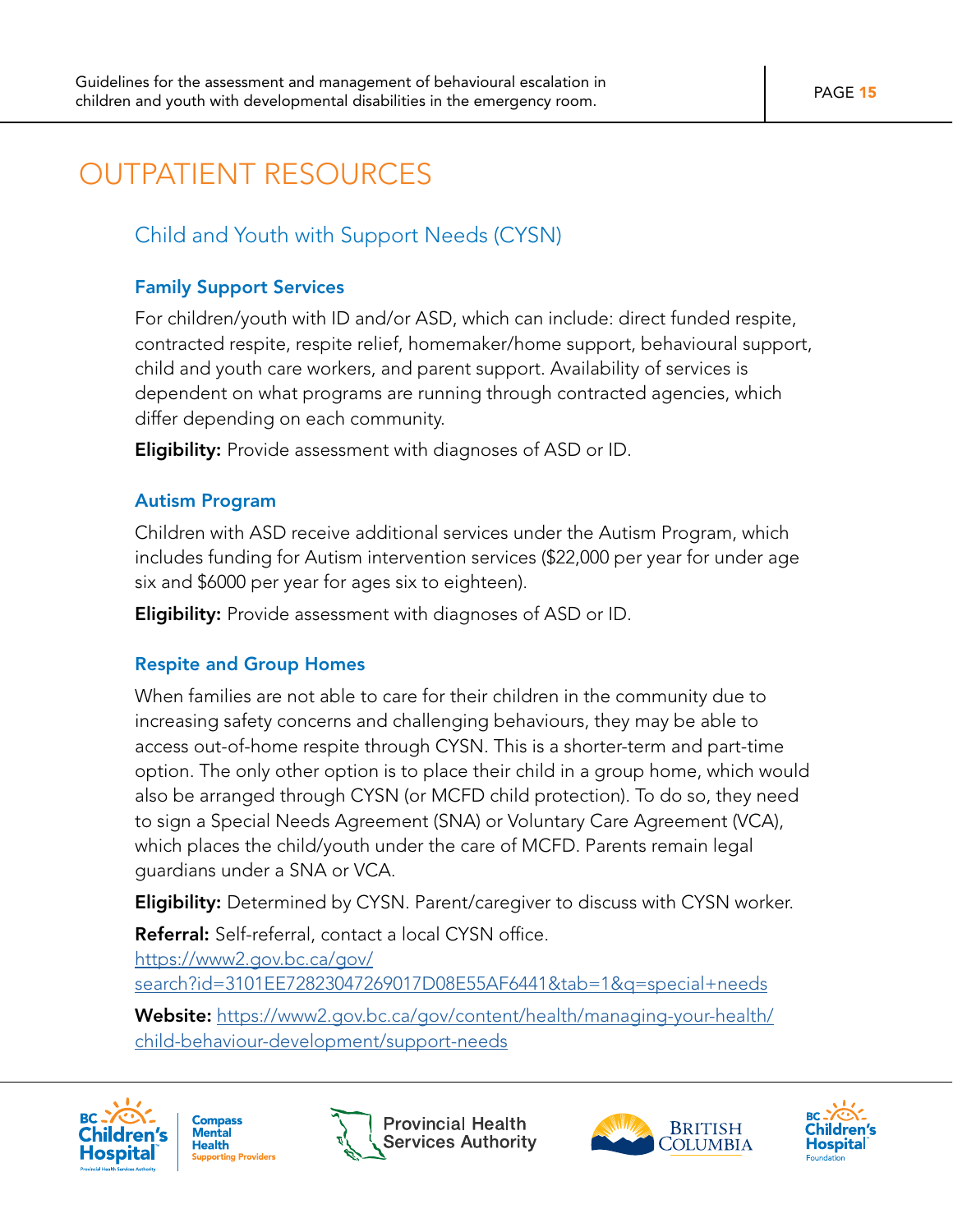#### At Home Program

Part of CYSN, although eligibility and the referral process are separate. This program provides medical and/or respite benefits and is intended to assist parents with costs of caring for a child with severe disabilities at home.

Eligibility: Dependent in at least three of four functional activities of daily living (eating, dressing, toileting, washing), has a palliative condition.

**Referral:** Form to be completed by a physician.

[https://www2.gov.bc.ca/assets/gov/family-and-social-supports/children-teens](https://www2.gov.bc.ca/assets/gov/family-and-social-supports/children-teens-with-support-needs/at_home_program_application.pdf)[with-support-needs/at\\_home\\_program\\_application.pdf](https://www2.gov.bc.ca/assets/gov/family-and-social-supports/children-teens-with-support-needs/at_home_program_application.pdf)

#### Fax to the regional At Home Program office, list:

[https://www2.gov.bc.ca/assets/gov/family-and-social-supports/children-teens](https://www2.gov.bc.ca/assets/gov/family-and-social-supports/children-teens-with-support-needs/at_home_program_regional_offices.pdf)[with-support-needs/at\\_home\\_program\\_regional\\_offices.pdf](https://www2.gov.bc.ca/assets/gov/family-and-social-supports/children-teens-with-support-needs/at_home_program_regional_offices.pdf)

#### Website:

[https://www2.gov.bc.ca/gov/content/health/managing-your-health/child](https://www2.gov.bc.ca/gov/content/health/managing-your-health/child-behaviour-development/support-needs/complex-health-needs/at-home-program)[behaviour-development/support-needs/complex-health-needs/at-home-program](https://www2.gov.bc.ca/gov/content/health/managing-your-health/child-behaviour-development/support-needs/complex-health-needs/at-home-program)

## FASD Key Worker Program

Key workers assist families in understanding FASD by providing education and information specific to the needs of the child and family. Their role is to assist families in accessing support, health, and education services. Parent support services include local parent and grandparent FASD training, parent mentoring, and parent support groups.

**Eligibility:** Provide assessment with diagnosis of FASD

Referral: Self-referral, contact community key worker program, list below. [https://www2.gov.bc.ca/assets/gov/health/managing-your-health/fetal-alcohol](https://www2.gov.bc.ca/assets/gov/health/managing-your-health/fetal-alcohol-spectrum-disorder/key_worker_parent_support_agencies.pdf)[spectrum-disorder/key\\_worker\\_parent\\_support\\_agencies.pdf](https://www2.gov.bc.ca/assets/gov/health/managing-your-health/fetal-alcohol-spectrum-disorder/key_worker_parent_support_agencies.pdf)

#### Website:

[https://www2.gov.bc.ca/gov/content/health/managing-your-health/child](https://www2.gov.bc.ca/gov/content/health/managing-your-health/child-behaviour-development/support-needs/fetal-alcohol-spectrum-disorder-fasd)[behaviour-development/support-needs/fetal-alcohol-spectrum-disorder-fasd](https://www2.gov.bc.ca/gov/content/health/managing-your-health/child-behaviour-development/support-needs/fetal-alcohol-spectrum-disorder-fasd)







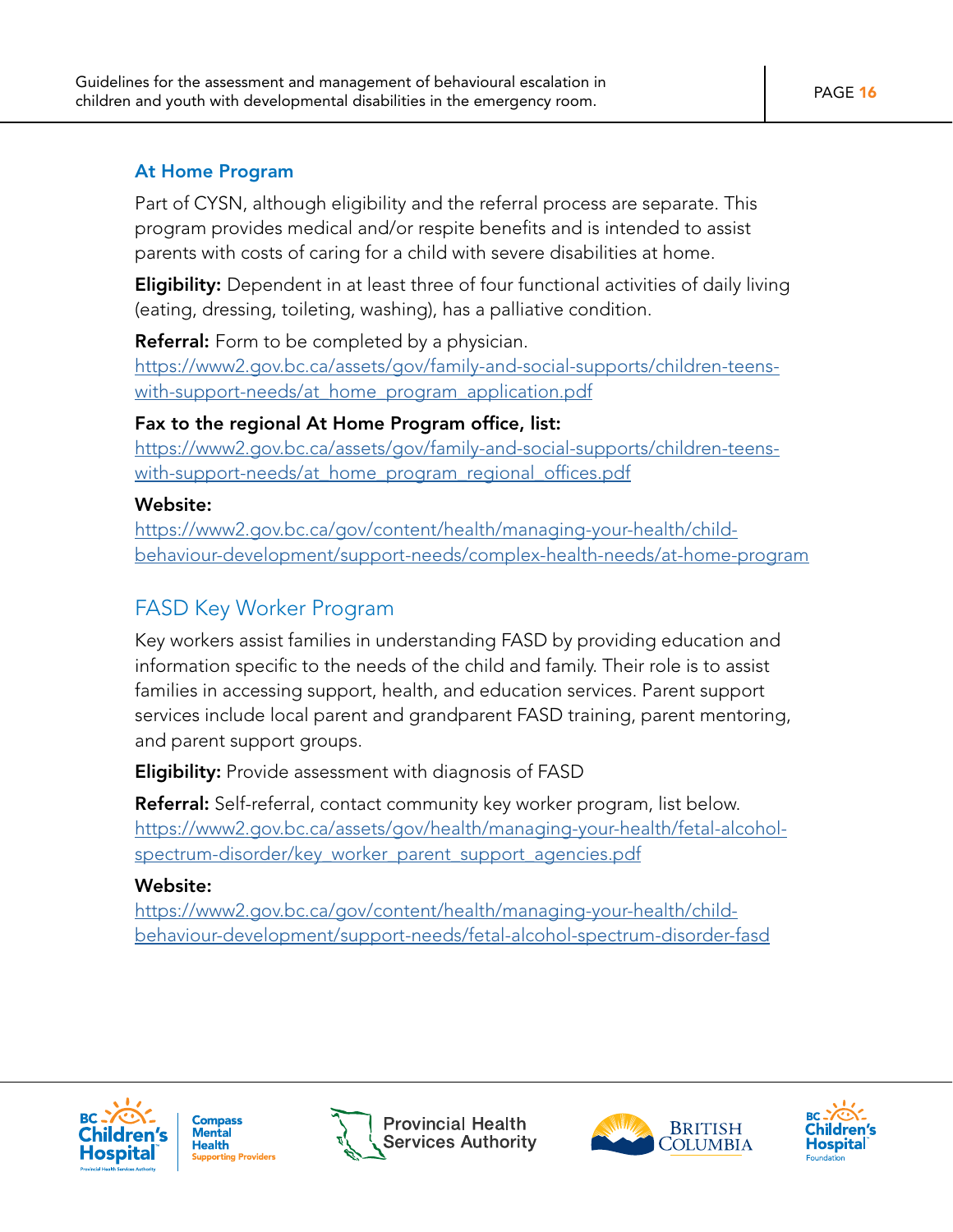### Ministry of Children and Family Development (MCFD) Family Support Services

Separate from child protection services, MCFD family support services can offer assistance for families struggling to care for their children through voluntary services. These may include respite or other family support programs, depending on the availability of resources in the region that the family resides.

Referral: Self-referral, centralized screening is 1-877-387-7027.

**Recommendation:** Service provider to call with parent to advocate for a support file.

Website: [https://www2.gov.bc.ca/gov/content/governments/organizational](https://www2.gov.bc.ca/gov/content/governments/organizational-structure/ministries-organizations/ministries/children-and-family-development
)[structure/ministries-organizations/ministries/children-and-family-development](https://www2.gov.bc.ca/gov/content/governments/organizational-structure/ministries-organizations/ministries/children-and-family-development
)

## Child and Youth Mental Health (CYMH)

The Ministry of Children and Family Development's Child and Youth Mental Health (CYMH) teams located across B.C. provide a range of mental health assessment and treatment options for children and youth (0-18 years of age) and their families at no cost. Their clinics are staffed by mental health clinicians, psychologists, and psychiatrists. CYMH does not provide specialized services for children and youth with neurodevelopmental disorders and co-occurring mental health challenges. However CYMH may still be appropriate if the child/youth has mild ID and/or 'high functioning' autism. Children, youth and families can attend their local CYMH intake clinics for an intake interview. The intake interview will take about 45-90 minutes.

**Eligibility:** Children and youth (0-18 years of age) with mental health concerns.

Referral: Self-referral, intake days/times different at each CYMH office. [https://www2.gov.bc.ca/gov/content/health/managing-your-health/mental-health](https://www2.gov.bc.ca/gov/content/health/managing-your-health/mental-health-substance-use/child-teen-mental-health/mental-health-intake-clinics#intakeclinics)[substance-use/child-teen-mental-health/mental-health-intake-clinics#intakeclinics](https://www2.gov.bc.ca/gov/content/health/managing-your-health/mental-health-substance-use/child-teen-mental-health/mental-health-intake-clinics#intakeclinics)

Recommendation: Service provider to call CYMH and fax medical documentation outlining the need for CYMH.

Website: [https://www2.gov.bc.ca/gov/content/health/managing-your-health/](https://www2.gov.bc.ca/gov/content/health/managing-your-health/mental-health-substance-use/child-teen-mental-health
) [mental-health-substance-use/child-teen-mental-health](https://www2.gov.bc.ca/gov/content/health/managing-your-health/mental-health-substance-use/child-teen-mental-health
)





**Provincial Health Services Authority** 



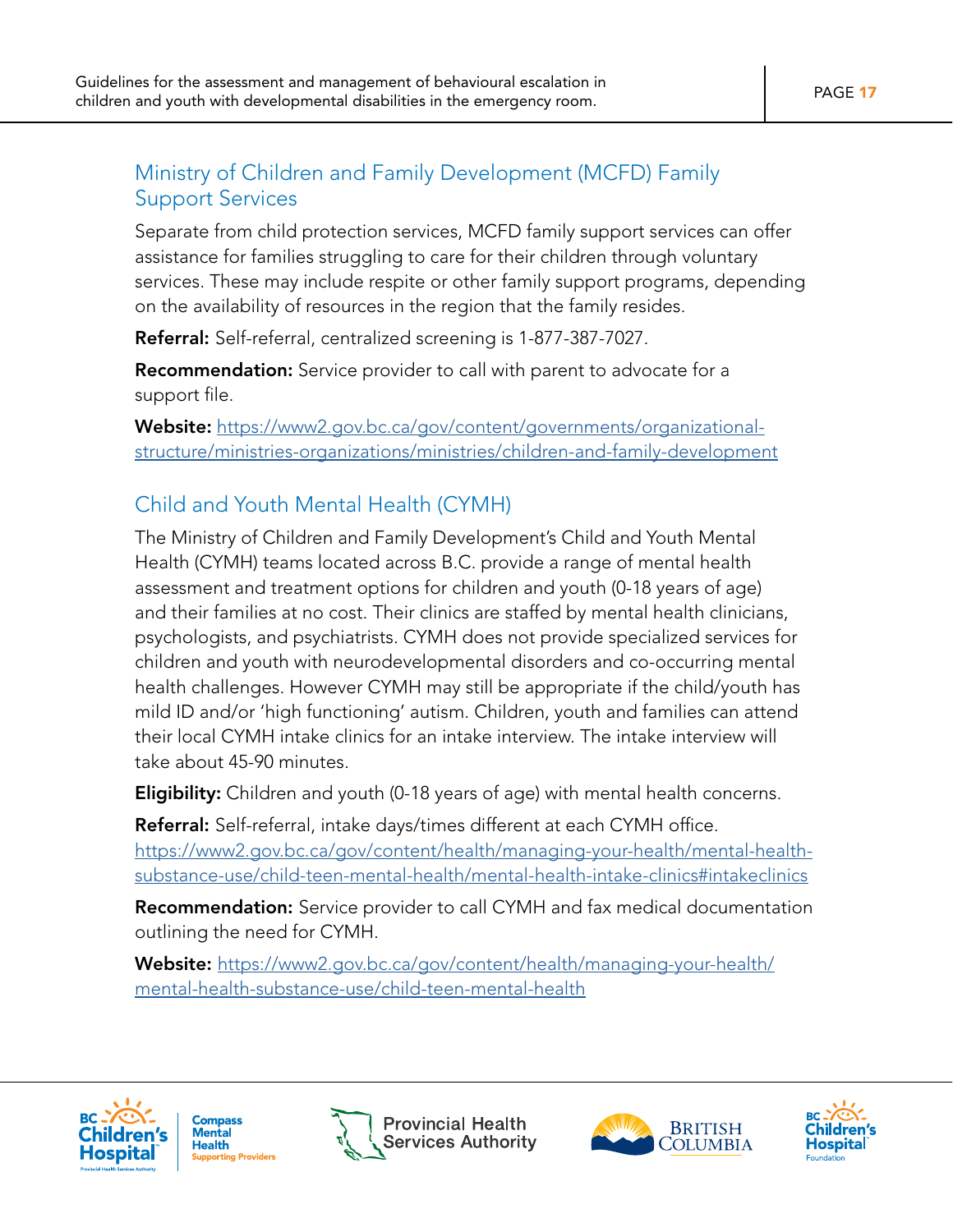### Developmental Disabilities Mental Health Services

Provides specialized mental health services for youth who live with co-existing developmental disabilities and mental health/behavioural challenges. Offers psychiatric and behavioural assessments, diagnosis, psychiatric treatment, clinical counselling, speech/language assessment, music or art therapy, and therapies to address behavioural issues. These services include one-to-one support at home, case management, educational/ training/consultative services, and work in collaboration with existing community resources and support networks. DDMHS does not provide services to children under twelve or who have other neurodevelopmental disorders if they do not have a diagnosed Intellectual Disability.

**Eligibility:** Require the youth to be twelve (or fourteen in Interior Health Authority), have a psychological assessment indicating an IQ of 70 or below, have a mental illness and/or challenging behaviour, have developed the Intellectual Disability before the age of eighteen, and must meet CYSN criteria for services.

Referral: Through the CYSN worker.

**Recommendation:** Service provider to fax medical documentation to CYSN outlining the need for DDMHS.

Websites: [https://www.fraserhealth.ca/Service-Directory/Service-At-Location/2/9/](https://www.fraserhealth.ca/Service-Directory/Service-At-Location/2/9/developmental-disabilities-mental-health-services---burnaby#.YVOQKPnMI2w) [developmental-disabilities-mental-health-services---burnaby#.YVOQKPnMI2w](https://www.fraserhealth.ca/Service-Directory/Service-At-Location/2/9/developmental-disabilities-mental-health-services---burnaby#.YVOQKPnMI2w)

[https://www.interiorhealth.ca/FindUs/\\_layouts/FindUs/info.](https://www.interiorhealth.ca/FindUs/_layouts/FindUs/info.aspx?type=Service&loc=&svc=Developmental%20Disability%20Mental%20Health%20Services&ploc) [aspx?type=Service&loc=&svc=Developmental%20Disability%20Mental%20](https://www.interiorhealth.ca/FindUs/_layouts/FindUs/info.aspx?type=Service&loc=&svc=Developmental%20Disability%20Mental%20Health%20Services&ploc) [Health%20Services&ploc](https://www.interiorhealth.ca/FindUs/_layouts/FindUs/info.aspx?type=Service&loc=&svc=Developmental%20Disability%20Mental%20Health%20Services&ploc)

[https://www.islandhealth.ca/our-services/mental-health-substance-use-services/](https://www.islandhealth.ca/our-services/mental-health-substance-use-services/mental-health-substance-use-teams-your-community/developmental-disability-mental-health-team) [mental-health-substance-use-teams-your-community/developmental-disability](https://www.islandhealth.ca/our-services/mental-health-substance-use-services/mental-health-substance-use-teams-your-community/developmental-disability-mental-health-team)[mental-health-team](https://www.islandhealth.ca/our-services/mental-health-substance-use-services/mental-health-substance-use-teams-your-community/developmental-disability-mental-health-team)



**Compass** Mental **Health** porting Providers





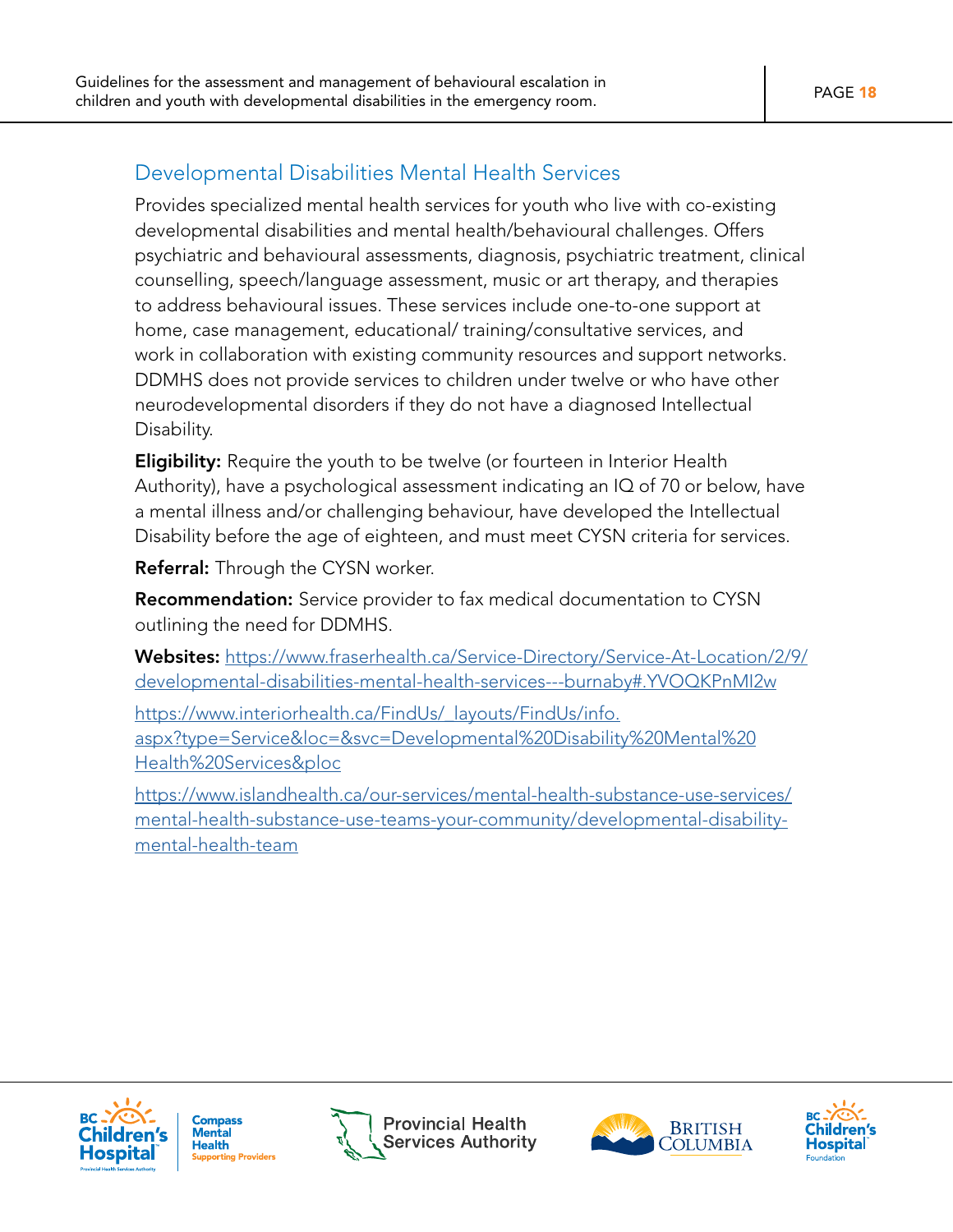## BC Children's Hospital (BCCH) Neuropsychiatry Clinic

The Provincial Health Services Authority provides specialized psychiatry assessments to children and youth (ages 6-18) with neurodevelopmental conditions that are also challenged by a combination of emotional, social, and cognitive behavioural concerns, and who have not responded to community treatment resources. Services include consultation, assessment, diagnosis, psychoeducation, family support, and limited treatment. The Self-Injurious Behaviour (SIB) Clinic is connected to Neuropsychiatry. The SIB Clinic provides a multidisciplinary team assessment of children and youth with neurodevelopmental disorders who present with severe SIB. Referrals to the SIB Clinic are made internally through the Neuropsychiatry Clinic, as such follow the same referral process as listed below.

**Eligibility:** Children/youth ages 6-18 with mental health issues in the presence of a neurodevelopmental disorder, such as: autism spectrum disorder, fetal alcohol spectrum disorder, intellectual disability, seizure disorder, cerebral palsy, traumatic brain injury, and genetic disorders (i.e. Prader Willi and Fragile X).

Referral: Referrals from pediatricians and specialists, with referral form and attached relevant assessments faxed to BCCH outpatient psychiatry department at 604-875-2099.

Referral form: [http://www.bcchildrens.ca/health-professionals/refer-a-patient/](http://www.bcchildrens.ca/health-professionals/refer-a-patient/outpatient-psychiatry-referral
) [outpatient-psychiatry-referral](http://www.bcchildrens.ca/health-professionals/refer-a-patient/outpatient-psychiatry-referral
)

Website: [http://www.bcchildrens.ca/mental-health-services-site/Documents/](http://www.bcchildrens.ca/mental-health-services-site/Documents/Neuropsychiatry-referral-criteria.pdf
) [Neuropsychiatry-referral-criteria.pdf](http://www.bcchildrens.ca/mental-health-services-site/Documents/Neuropsychiatry-referral-criteria.pdf
)



**Compass** Mental **Health** porting Providers





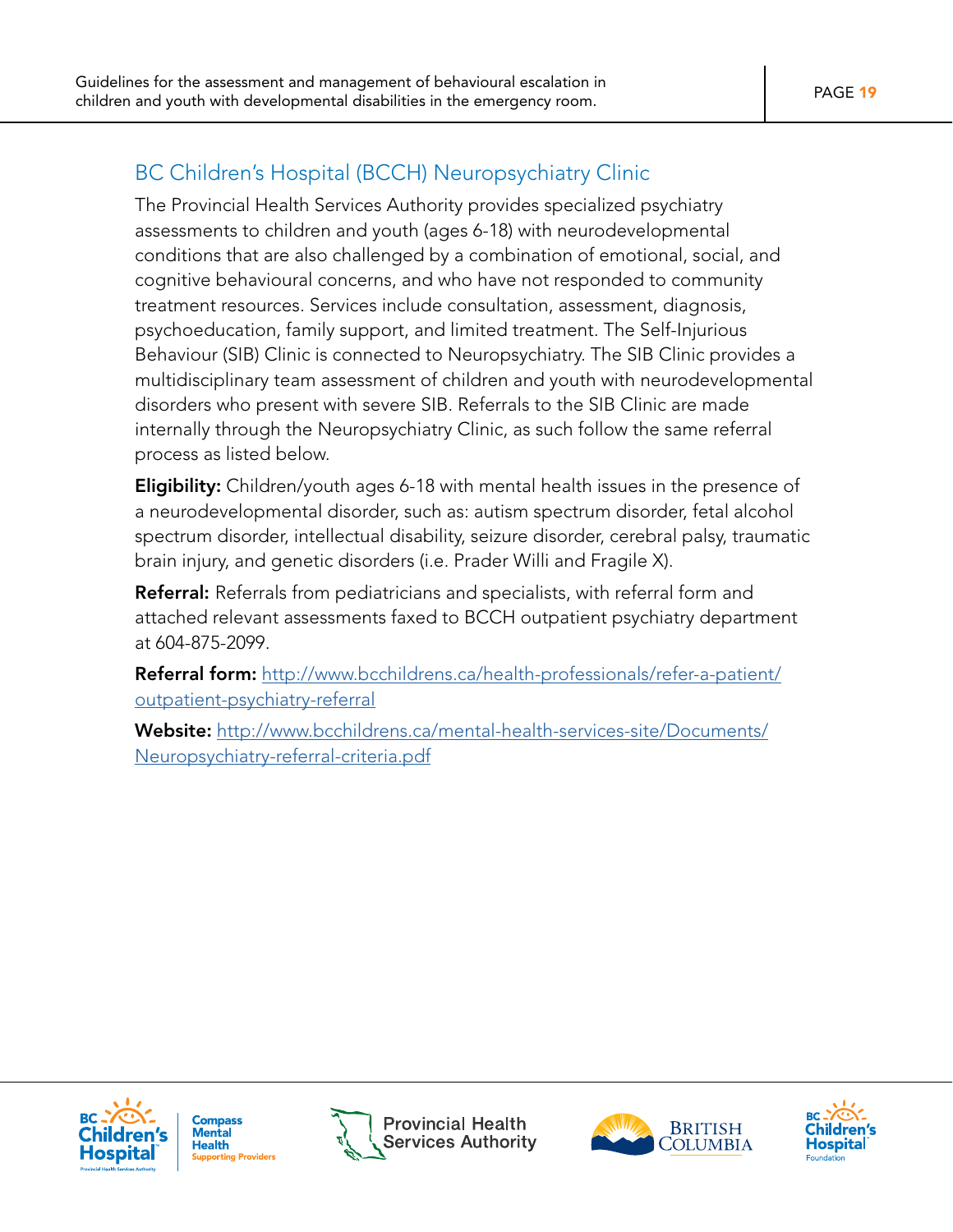### Surrey Memorial Hospital Neuropsychiatry Clinic

Provides specialized assessments, consultation, and short-term treatment for neuropsychiatry and neurodevelopmental child and youth disorders. The clinic provides the opportunity to help stabilize children and youth on medications and make referrals to appropriate community agencies and services as needed.

**Eligibility:** Children/youth ages 5-18 with neuropsychiatry and neurodevelopmental disorders who live in the Fraser Health region.

Referral: Family doctor or specialist referral.

Website: [https://www.fraserhealth.ca/Service-Directory/Services/child-and-youth](https://www.fraserhealth.ca/Service-Directory/Services/child-and-youth-services/child-and-youth-neuropsychiatry-clinic#.YVSjMy8r0lI
)[services/child-and-youth-neuropsychiatry-clinic#.YVSjMy8r0lI](https://www.fraserhealth.ca/Service-Directory/Services/child-and-youth-services/child-and-youth-neuropsychiatry-clinic#.YVSjMy8r0lI
)

## Anscomb Outpatient Services

Anscomb provides specialized services for children and youth up to and including age 18, who are having significant challenges in their daily functioning due to severe, complex and persistent mood, anxiety and/or behavioural conditions related to major psychiatric disorders such as depression, bipolar, OCD, generalized anxiety, panic, PTSD, complex trauma or schizophrenia. These may or may not be associated with co-morbid neuro developmental conditions such as ADHD, ASD, FASD, learning disabilities, or other developmental or intellectual impairments. The Anscomb program is located at the Queen Alexandra Centre for Children's Health in Victoria.

Eligibility: Children and youth up to and including age 18, who are having significant challenges in their daily functioning due to severe, complex and persistent mood, anxiety and/or behavioural conditions related to major psychiatric disorders. The Anscomb program serves all Island Health area children, youth and families

#### Referral:

South Island (Sooke, Westshore & Greater Victoria): Referrals to the Anscomb program are only accepted from Mental Health Clinicians through the Ministry of Child & Family Development - Child & Youth Health Clinics.

Duncan, Central & North Island: Referrals are accepted from physicians and mental health clinicians. It is recommended that children/youth be connected with their local Mental Health services prior to a referral to Anscomb.

Website: [https://www.islandhealth.ca/our-services/mental-health-substance-use](https://www.islandhealth.ca/our-services/mental-health-substance-use-services/anscomb-outpatient-services
)[services/anscomb-outpatient-services](https://www.islandhealth.ca/our-services/mental-health-substance-use-services/anscomb-outpatient-services
)









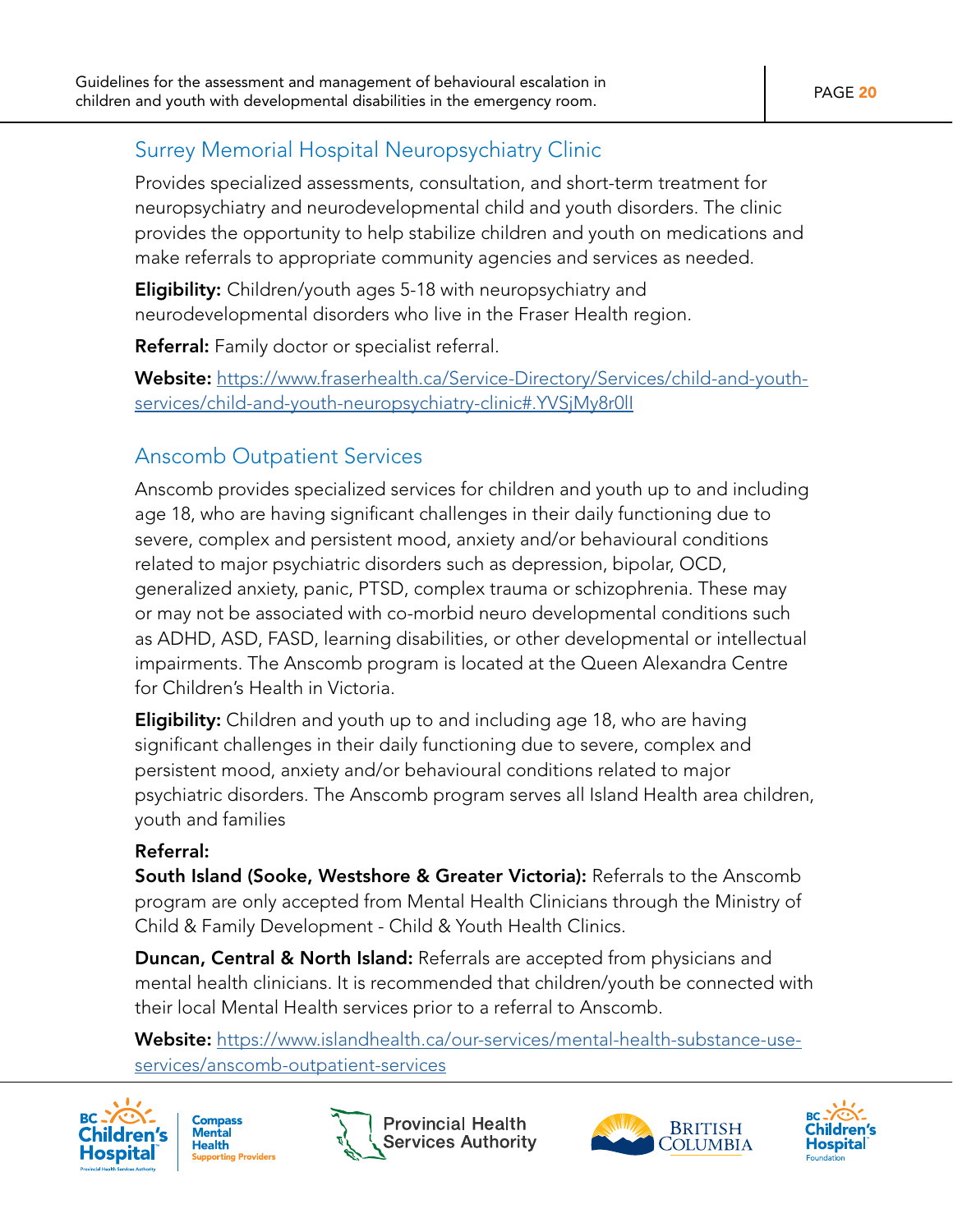### Foundry Centres

Foundry offers young people ages 12-24 health and wellness resources, services, and supports online and through integrated service centres in communities across BC.

Website: <https://foundrybc.ca>

### Assessment of Neurodevelopmental Disorders

Regional Health Authorities in partnership with the Provincial Health Services Authority (PHSA) provide multidisciplinary assessments for children and youth with possible neurodevelopmental disorders.

#### BC Autism Assessment Network (BCAAN)

BCAAN sees children with a query of autism spectrum disorder. BCAAN and CDBC assessments may include testing IQ and assessing for Intellectual Disability. The other resource for IQ testing is through psychoeducational assessments at schools; however, these resources are limited and not all children and youth easily receive assessments. The other option for assessments is fee-for-services through private psychologists. Chromosomal syndromes are generally diagnosed through Medical Genetics, Metabolic Diseases, and Neurology departments.

Website: [http://www.phsa.ca/our-services/programs-services/bc-autism](http://www.phsa.ca/our-services/programs-services/bc-autism-assessment-network)[assessment-network](http://www.phsa.ca/our-services/programs-services/bc-autism-assessment-network)

#### Complex Developmental Behavioural Conditions (CDBC)

CDBC diagnostic assessment services are intended for children and youth who have significant difficulties in multiple areas of function, including development and learning, mental health, and adaptive and social skills, and those with known or suspected history of exposures to substances with neurodevelopmental effects.

Website: [http://www.bcchildrens.ca/our-services/sunny-hill-health-centre/our](http://www.bcchildrens.ca/our-services/sunny-hill-health-centre/our-services/complex-developmental-behavioural-conditions)[services/complex-developmental-behavioural-conditions](http://www.bcchildrens.ca/our-services/sunny-hill-health-centre/our-services/complex-developmental-behavioural-conditions)

*Reference: Ono, E., Friedlander, R., & Salih, T. (2019). Falling through the cracks: How service gaps leave children with neurodevelopmental disorders and mental health difficulties without the care they need. British Columbia Medical Journal, 61(3).*









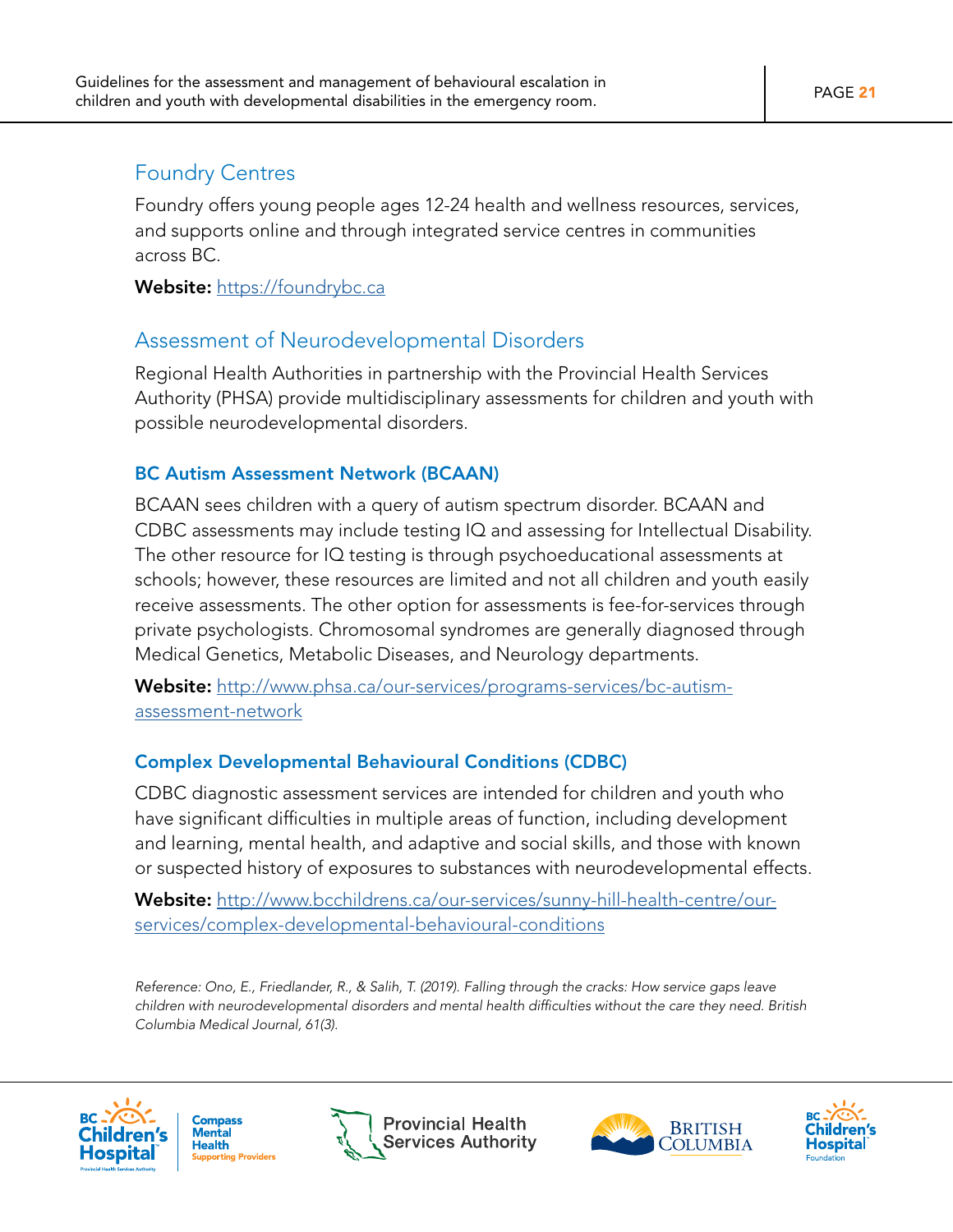## <span id="page-21-0"></span>RESOURCES FOR PARENTS

### Kelty Mental Health Resource Centre

Kelty helps families across British Columbia navigate the mental health system, connect with peer support, and access resources and tools to support well-being.

Website: <https://keltymentalhealth.ca>

### Family Support Institute (FSI)

The Family Support Institute of BC (FSI) is a provincial not for profit society committed to supporting families who have a family member with a disability. FSI's supports and services are FREE to any family. Their Family Support Program connects families to trained volunteers referred to as "resource parents/peers". FSI also offers various groups.

Website: <https://familysupportbc.com/>

## Autism Community Training (ACT)

ACT provides information and training, in accordance with international best practices. Their goal is to enable parents, professionals and para-professionals to support children and adults with autism spectrum disorder to live productive, satisfying lives within their families and communities. Based in British Columbia, Canada, ACT develops a wide-range of positive and practical information on everything from sleep problems and diet, to core issues such as diagnosis and aspects of intervention, including information on setting up intervention programs. These resources are free and are available online without a password requirement. ACT provides training through live events focused on a number of areas, and by providing free online videos available at the convenience of the user.

Website: <https://www.actcommunity.ca>







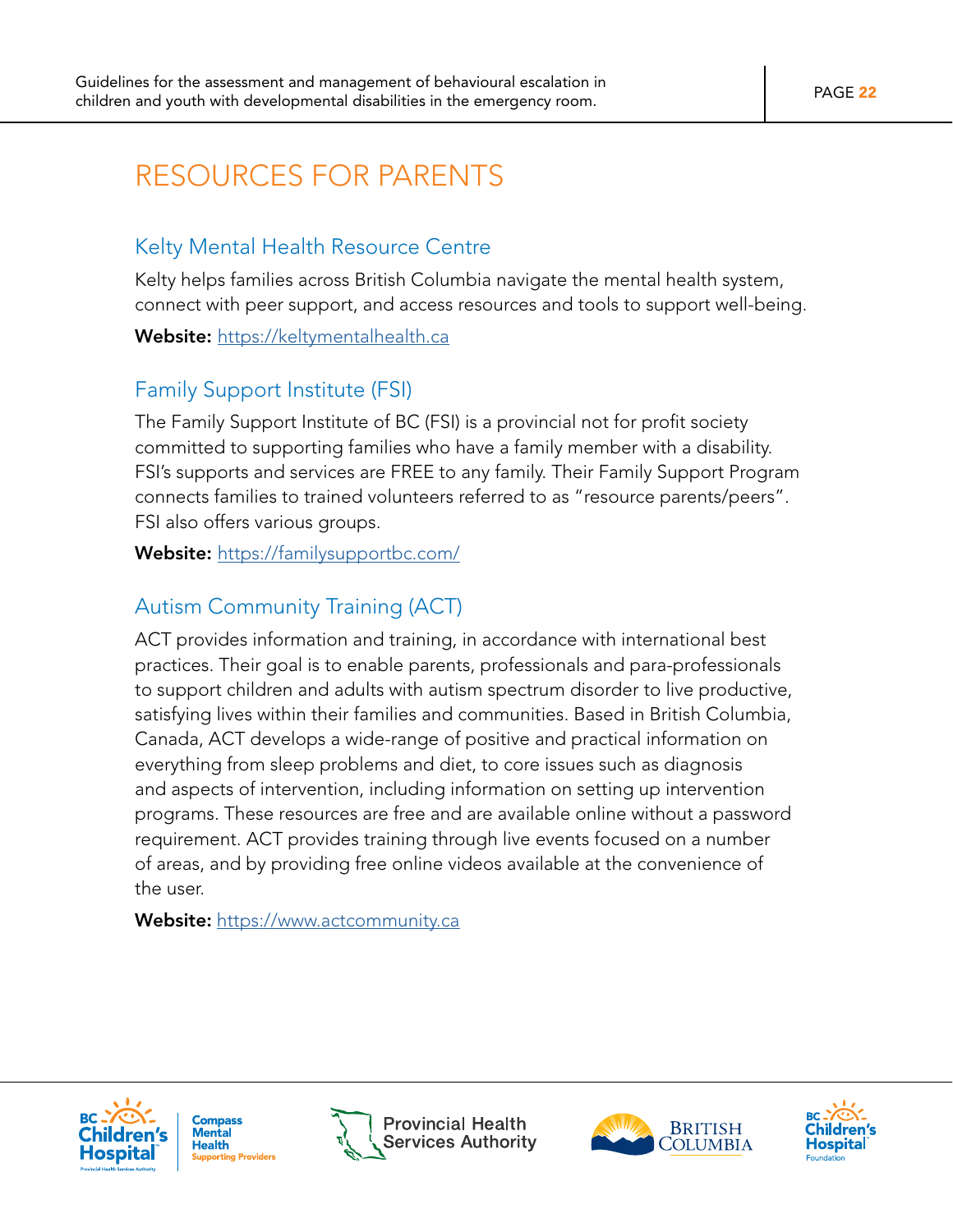### Pacific Autism Family Network (PAFN)

PAFN is a centre housing various service organizations and a province-wide network of support for all affected by autism spectrum disorder and related disabilities.

Website: <https://pacificautismfamily.com>

## Registry of Autism Service Providers (RASP)

The Registry of Autism Service Providers (RASP) is a list of professionals who have the experience and education to offer programs for children with autism. If your child is under six and you want to use autism funding to pay for services, CYSN/ MCFD requires parents/caregivers to choose service providers from the RASP.

Website: [https://www2.gov.bc.ca/gov/content/health/managing-your-health/](https://www2.gov.bc.ca/gov/content/health/managing-your-health/child-behaviour-development/support-needs/autism-spectrum-disorder/build-your-support-team/registry-autism-service-providers) [child-behaviour-development/support-needs/autism-spectrum-disorder/build](https://www2.gov.bc.ca/gov/content/health/managing-your-health/child-behaviour-development/support-needs/autism-spectrum-disorder/build-your-support-team/registry-autism-service-providers)[your-support-team/registry-autism-service-providers](https://www2.gov.bc.ca/gov/content/health/managing-your-health/child-behaviour-development/support-needs/autism-spectrum-disorder/build-your-support-team/registry-autism-service-providers)



**Compass** Mental **Health** - Loui and<br>Supporting Providers